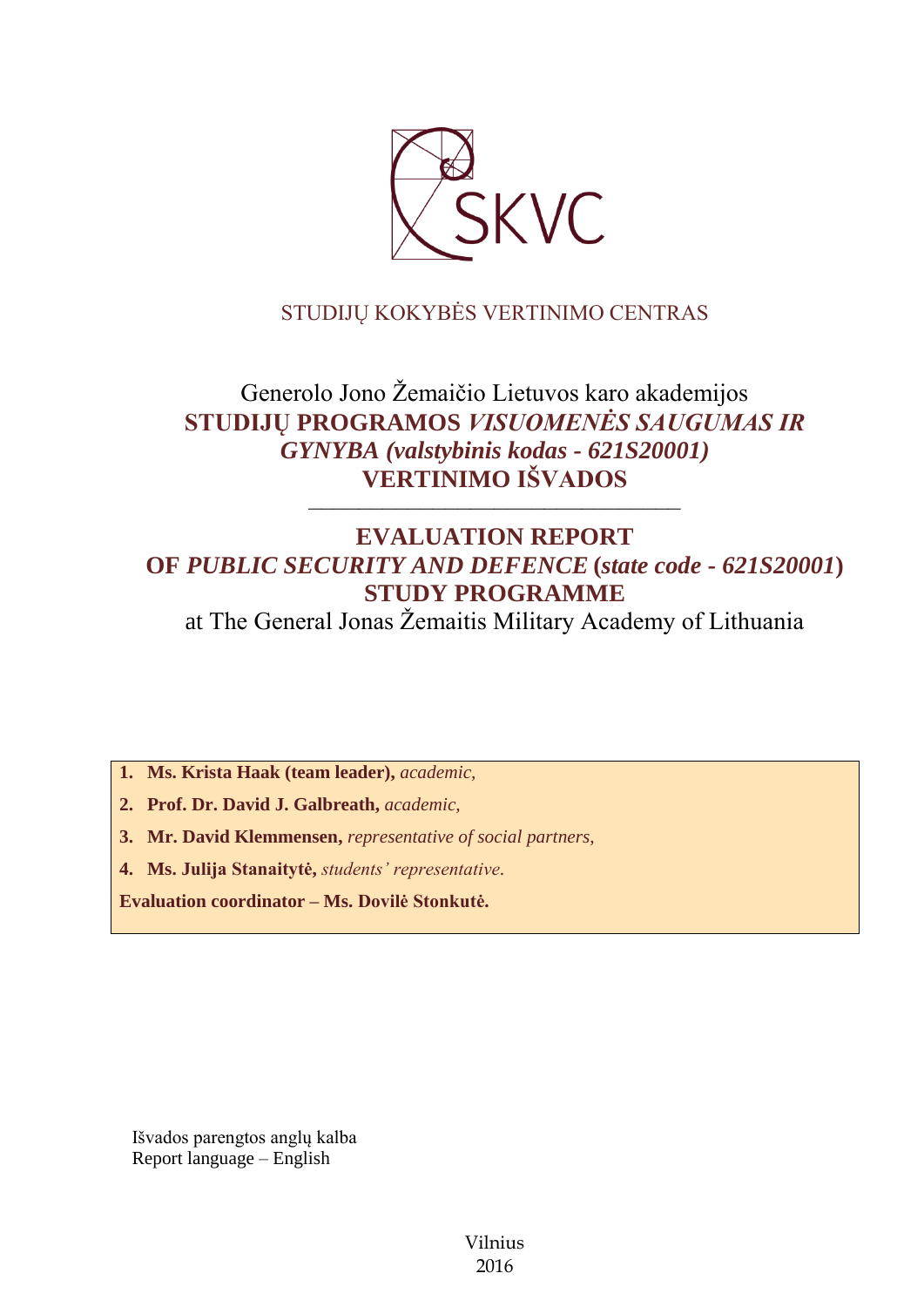| DUOMENYS APIE ĮVERTINTĄ PROGRAMĄ |  |  |
|----------------------------------|--|--|
|----------------------------------|--|--|

| Studijų programos pavadinimas                           | Visuomenės saugumas ir gynyba |
|---------------------------------------------------------|-------------------------------|
| Valstybinis kodas                                       | 621S20001                     |
| Studijų sritis                                          | Socialiniai mokslai           |
| Studijų kryptis                                         | Visuomenės saugumas           |
| Studijų programos rūšis                                 | Universitetinės studijos      |
| Studijų pakopa                                          | Antroji                       |
| Studijų forma (trukmė metais)                           | Ištęstinė (2)                 |
| Studijų programos apimtis kreditais                     | 98                            |
| Suteikiamas laipsnis ir (ar) profesinė<br>kvalifikacija | Visuomenės saugumo magistras  |
| Studijų programos įregistravimo data                    | 2012                          |

# **INFORMATION ON EVALUATED STUDY PROGRAMME**

–––––––––––––––––––––––––––––––

| Title of the study programme                           | <b>Public Security and Defence</b> |
|--------------------------------------------------------|------------------------------------|
| State code                                             | 621S20001                          |
| Study area                                             | <b>Social Sciences</b>             |
| Study field                                            | <b>Public Security</b>             |
| Type of the study programme                            | University studies                 |
| Study cycle                                            | Second                             |
| Study mode (length in years)                           | Part-time (2)                      |
| Volume of the study programme in credits               | 98                                 |
| Degree and (or) professional qualifications<br>awarded | Master of Public Security          |
| Date of registration of the study programme            | 2012                               |

 $\copyright$ Studijų kokybės vertinimo centras

The Centre for Quality Assessment in Higher Education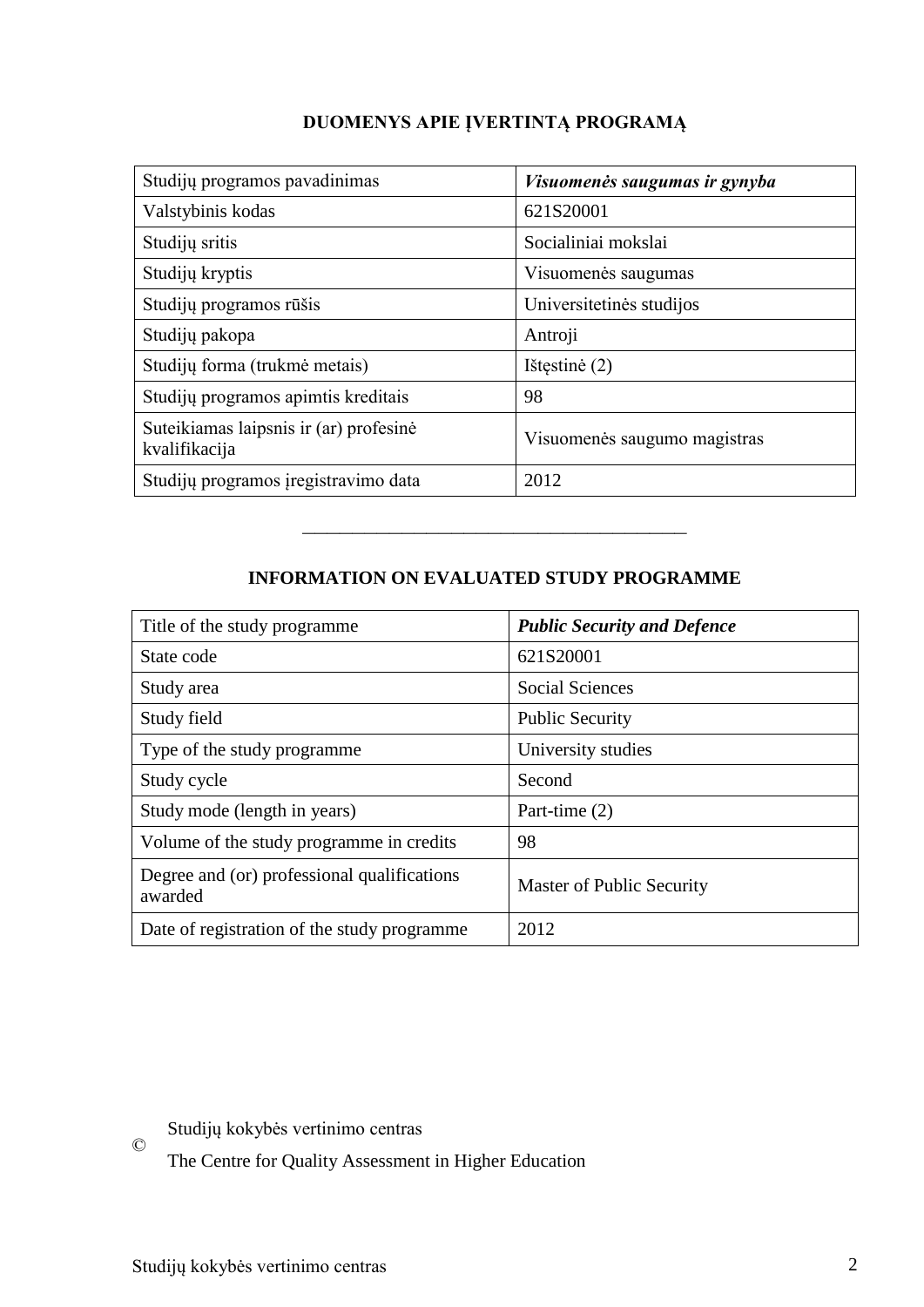| 1.1.                                                                       |  |
|----------------------------------------------------------------------------|--|
| 1.2.                                                                       |  |
| Background of the HEI/Faculty/Study field/ Additional information4<br>1.3. |  |
| 1.4.                                                                       |  |
|                                                                            |  |
|                                                                            |  |
|                                                                            |  |
|                                                                            |  |
|                                                                            |  |
|                                                                            |  |
|                                                                            |  |
|                                                                            |  |
|                                                                            |  |
|                                                                            |  |

# **CONTENTS**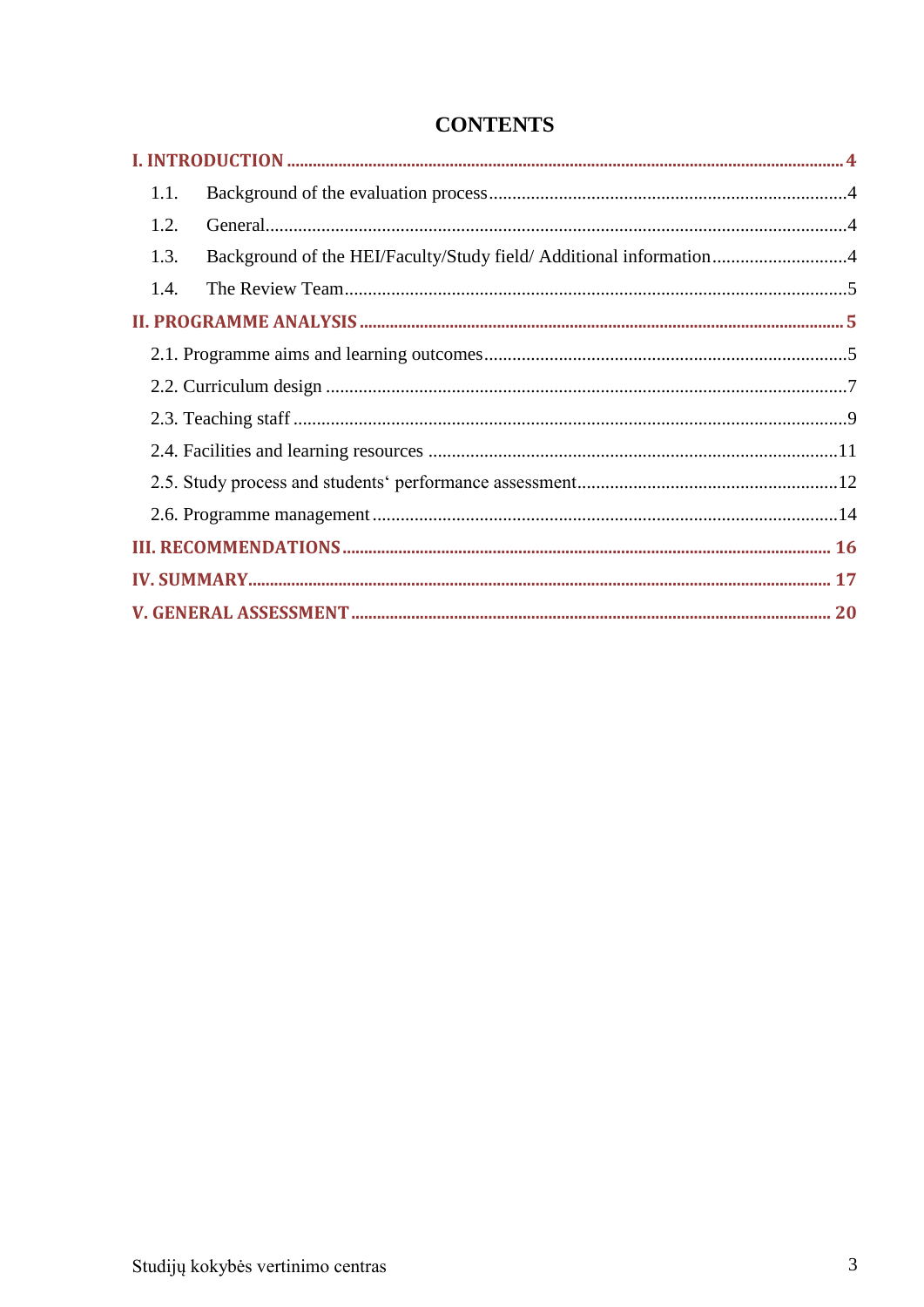#### <span id="page-3-0"></span>**INTRODUCTION**

#### <span id="page-3-1"></span>*1.1. Background of the evaluation process*

The evaluation of on-going study programmes is based on the **Methodology for evaluation of Higher Education study programmes,** approved by Order No 1-01-162 of 20 December 2010 of the Director of the Centre for Quality Assessment in Higher Education (hereafter – SKVC).

The evaluation is intended to help higher education institutions to constantly improve their study programmes and to inform the public about the quality of studies.

The evaluation process consists of the main following stages: *1) self-evaluation and selfevaluation report prepared by Higher Education Institution (hereafter – HEI); 2) visit of the review team at the higher education institution; 3) production of the evaluation report by the review team and its publication; 4) follow-up activities.* 

On the basis of external evaluation report of the study programme SKVC takes a decision to accredit study programme either for 6 years or for 3 years. If the programme evaluation is negative such a programme is not accredited.

The programme is **accredited for 6 years** if all evaluation areas are evaluated as "very good" (4 points) or "good" (3 points).

The programme is **accredited for 3 years** if none of the areas was evaluated as "unsatisfactory" (1 point) and at least one evaluation area was evaluated as "satisfactory" (2 points).

The programme **is not accredited** if at least one of evaluation areas was evaluated as "unsatisfactory" (1 point).

#### <span id="page-3-2"></span>*1.2. General*

The Application documentation submitted by the HEI follows the outline recommended by the SKVC. Along with the self-evaluation report and annexes, the following additional documents have been provided by the HEI before, during and/or after the site-visit:

| No. | Name of the document                                 |
|-----|------------------------------------------------------|
|     | <b>Feedback questionnaires filled in by students</b> |
| ـ ت | List of teaching staff for each semester             |

#### <span id="page-3-3"></span>*1.3. Background of the HEI/Faculty/Study field/ Additional information*

The Lithuanian Military Academy is a higher education institution which prepares officers and other security specialists according to the needs of the state. The overall goal of the Study Field is to train officers and develop their leadership qualities by providing them with professional competencies necessary to serve in the army in different situations.

The Academy is a unique higher education institution in Lithuania being directly accountable to the Ministry of Defence. Being a constituent part of NDS, the Academy strategically follows the guidelines of the Minister of National Defence and the doctrines of the Lithuanian Army. However, the Law on Education and Science and other regulations of higher education are followed as well.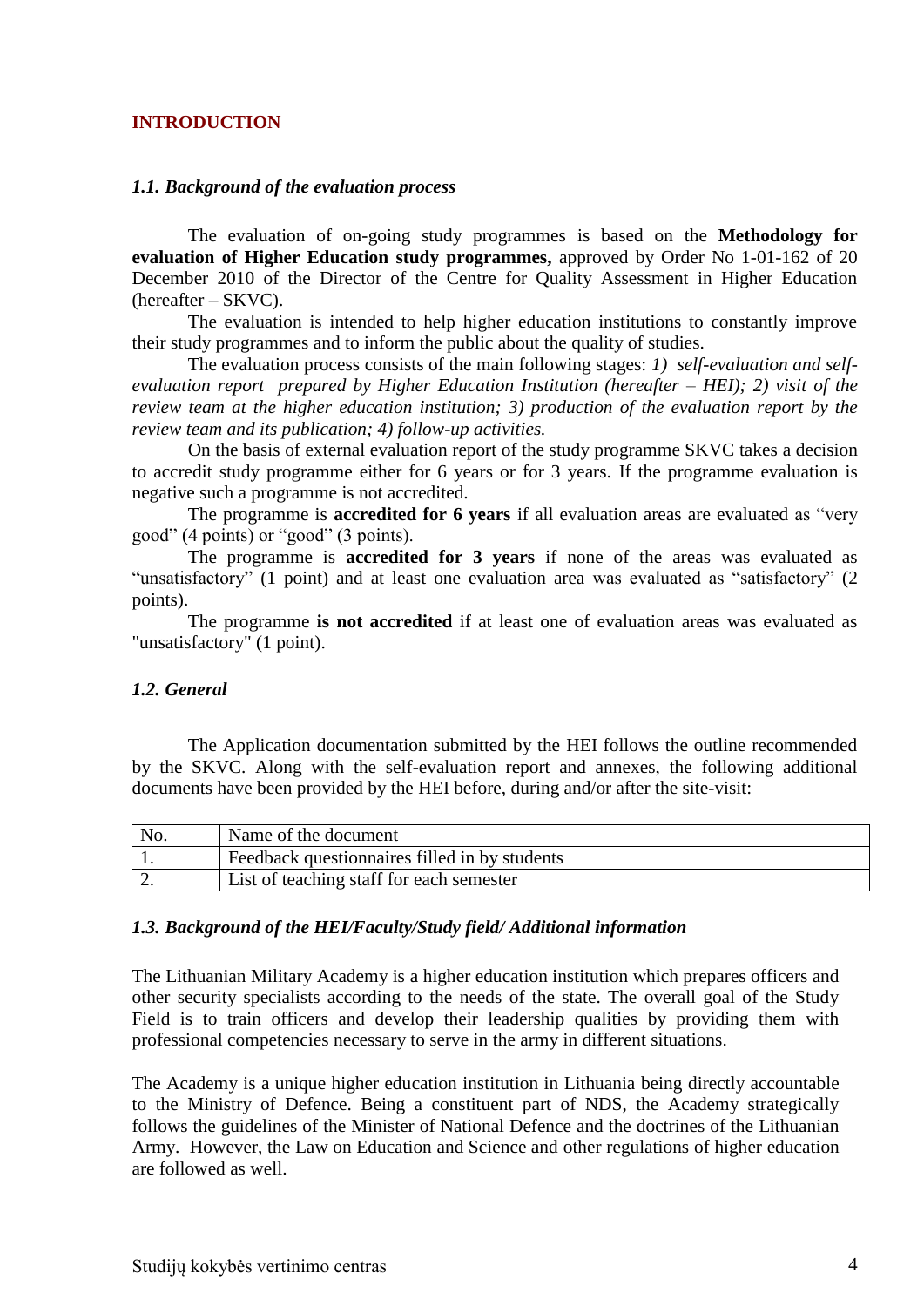The Academy Commandant has the authority and the rights of the Rector and traditionally heads the Academy. The Academy Commandant incorporates the functions of the commander of the military unit and the authority regarding university studies and research, and is the most important leader at the Academy, influencing the development and direction of the organization, responsible for the distribution of resources and employment of personnel. The Vice-Rector for Studies and Research leads the university studies and research.

### <span id="page-4-0"></span>*1.4. The Review Team*

The review team was completed according *Description of experts' recruitment*, approved by order No. 1-01-151 of Acting Director of the Centre for Quality Assessment in Higher Education. The Review Visit to HEI was conducted by the team on *19th April, 2016.*

- **1. Ms. Krista Haak (team leader)**, *Project Leader of the Twinning project in Kosovo Academy for the Public Safety, Vice-Rector for the Academic Affairs (until June 17, 2015), Estonian Academy of Security Sciences, Estonia.*
- **2. Prof. Dr. David J. Galbreath,** *Professor of International Security, Department of Politics, Languages and International Studies, University of Bath, United Kingdom.*
- **3. Mr. David Klemmensen,** *Instructor in charge of the Maritime Security Officer Train, The Trainer course, "Maersk Tankers", Denmark.*
- **4. Ms. Julija Stanaitytė,** *student of Kaunas University of Technology study programme Public Policy, Lithuania.*

<span id="page-4-1"></span>**Evaluation coordinator – Ms. Dovilė Stonkutė.**

### **II. PROGRAMME ANALYSIS**

#### <span id="page-4-2"></span>*2.1. Programme aims and learning outcomes*

The primary aim of the Academy focuses on the provision of higher education corresponding to contemporary military needs in accordance with the career system created by the Ministry of Defence. The aim of the study programme for 'Public Security and Defence' is to prepare a competent officer able to think critically and an employee of a statutory body having knowledge of social processes, tendencies of modern society development in the context of national security, basics of national security policy and having the ability to analyse national security threats and deal creatively with the tasks of national security strategy and defence implementation. This aim of the programme is also available on the webpage of the Academy.

The overall aim of the programme is understandable. Based on the SER, the interview with the Commandant and the content of the curriculum, the abovementioned aim corresponds to the overall objective of the Academy, and the programme aims are in accordance with public needs. However, the aim of the study programme is not available in the curriculum provided to the experts (Annex 1 Structure of the Study Programme and Description of the Subjects). In addition, the aim is described differently in different paragraphs (for example paragraphs 8 and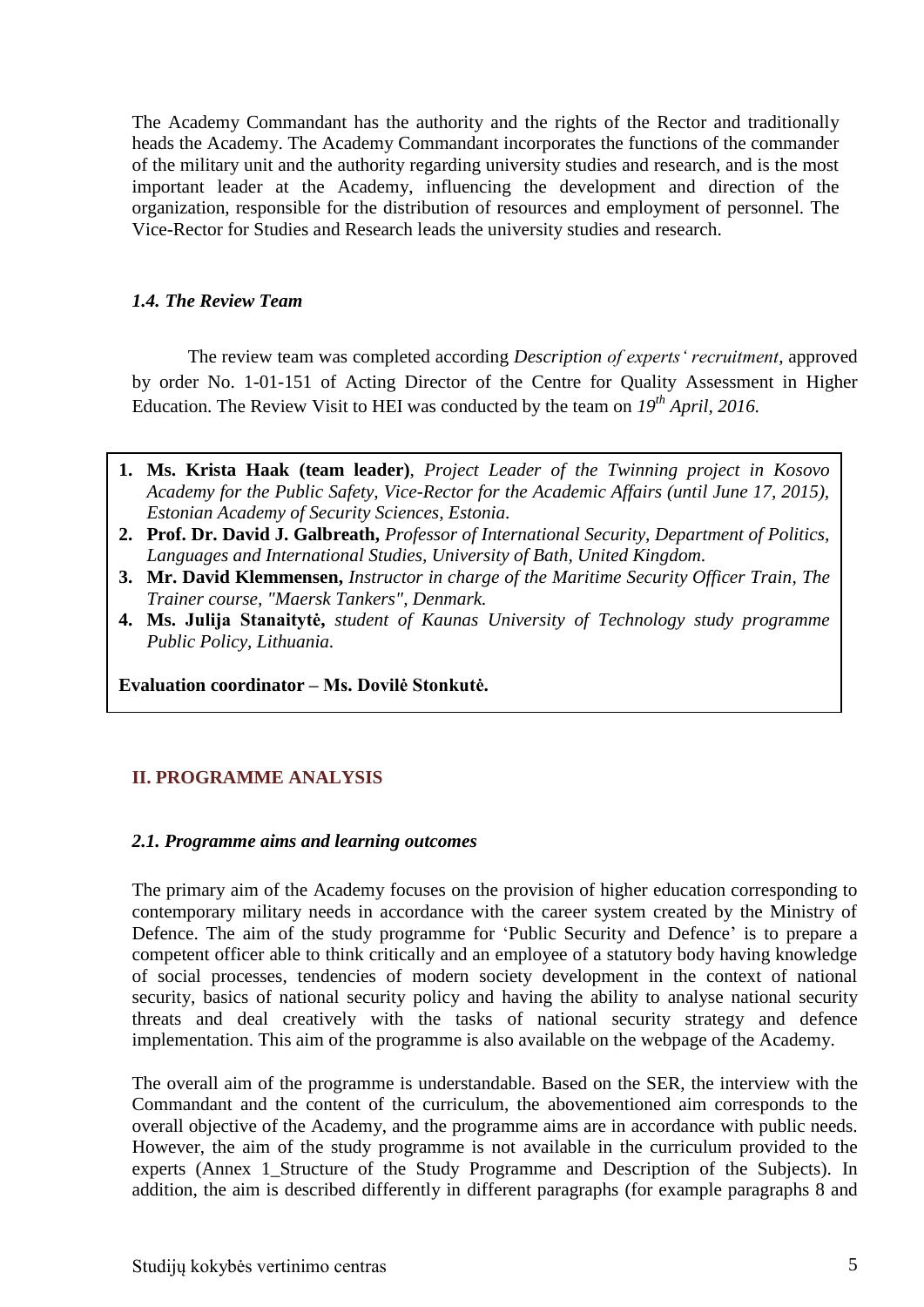17 in SER). At the same time, the aim of each module separately is more clearly defined and described in the in the study programme.

There is no evidence of the general learning outcomes of the programme. Also, general learning outcomes are not publicly accessible. At the same time, the study results (not named as learning outcomes) of each module are described in Annex 1 (Annex 1\_Structure of the Study Programme and Description of the Subjects).

It can be concluded that the general learning outcomes of the programme are not clearly defined in SER, Annex 1, or in any other document, which was provided to the experts. The content of the learning outcomes in each module is more or less understandable, but they are not always formulated in the style of learning outcomes (for example "to introduce students to information security organization"; "to provide students with knowledge of legal responsibility for violation of information security requirements"; *module Information Security Studies*). Based on a pedagogical understanding, learning outcomes should describe the expected achievements of the learner at the end of the module (what he/she is able to do), but these particular examples (and many others in the curriculum) do not follow the concept of learning outcomes.

The study programme corresponds to the needs of the career system in the military forces, preparing officers according to the national and international security needs. During the meeting with social partners, it was many times mentioned by the representatives of the Ministry of Defence of Republic of Lithuania that the need for graduates is very big and will even increase in the future.

The programme aims and learning outcomes are mostly based on the academic and professional requirements and public needs, according to the information provided in SER and interviews with the stakeholders.

According to the career planning strategies of the Ministry of Defence, the number of study places are offered for admission, and approved by the Minister every year. The studies offered within the particular study programme are a part of the officer career development system, which enables continuous personal development and promotion. The study programme seeks to prepare specialists not only for the National Defence System but also for other statutory organizations ensuring national security, according to the concept of state security and defence policy.

The aims of the programme are in accordance to the Labour Market needs and the study programme has a clear order for admission from the Minister of Defence. However, very limited number (3) of students has been admitted from other state institutions ensuring national security. Recently, no students have been admitted from other statutory organizations according to the decision of the Ministry of Defence. This decision limits the implementation of the overall aim of the programme and does not fully correspond to the concept of preparing specialists in the field of national security. It also stayed unclear how the Ministry of Defence assesses the training need and what is the base for admission quota.

The aims and expected leaning outcomes of the study programme are set in accordance with the requirements for qualification degree of the second-cycle studies. The Academy uses the ECTS system, promotes student and teacher mobility, and enables students to apply flexible forms of learning. The programme in general defines study results and the composition of the curriculum is mostly aligned with the requirements of the European Higher Education Area.

In general, the programme aims and learning outcomes are consistent with the type of studies, and the study programme follows the principles of the Bologna Process and other provisions of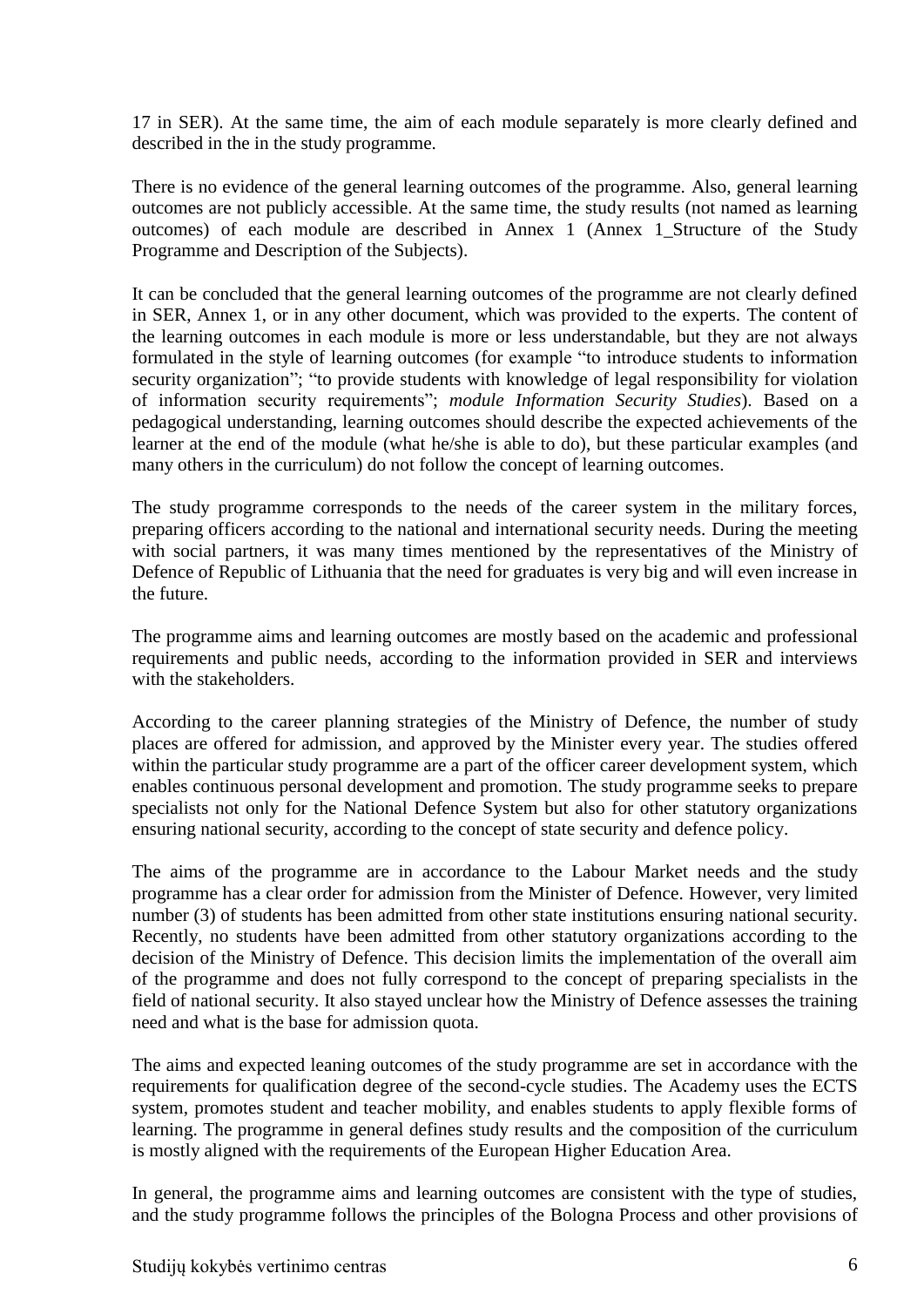the European Higher Education Area. However, the study programme illustrates the remarkable imprecision in how learning outcomes are defined and assessed.

The programme aims and learning outcomes are mostly consistent with the level of studies and the level of qualification offered (level 7 according to EQF), although the level is not defined or properly mentioned in the SER or in the meetings.

The learning outcomes are generally consistent with level 7 in the European Qualification Framework. Verbs and expressions like "ability to think broadly", "ability to evaluate critically", "ability to analyse the changes", etc. are used, which refer to level 7. At the same time, verbs like "manages", "develops", "solves", etc. (based on Bloom's taxonomy) are not used to describe outcomes relevant to managerial competencies, which is a requirement on level 7.

The name of the programme, its learning outcomes, content and the qualifications offered are fully compatible with each other. It is obvious that the programme content and learning outcomes are in correspondence with the expected future career of the officers in national or international security and defence field.

### <span id="page-6-0"></span>*2.2. Curriculum design*

In general, the curriculum is designed according to EU requirements by being divided into modules, subject volume is calculated in study hours, aim of the subjects is described and general study results are defined.

The basic EU requirements for curriculum design are met. However, the general section of the curriculum is missing fully (total number of credits, overall aim of the programme, general learning outcomes of the programme, requirements for admission and completion of the programme, etc.). The quality and style of different modules in the study programme is varying. Some modules are more clearly formulated as outcome-based, containing "study programme results", others are more described as topics and only "aims of the study programme" are stated (comparison of modules *National Defence in Historical Perspective* and *Scientific Research Methodology*). Also, there are several minor mistakes in the programme. For example, module *Contemporary Society Studies* states in volume description that there are 20 contact hours for lectures, but while describing the content, is indicates 18 contact hours for lectures.

The content of the modules and learning outcomes is understandable and it is noticeable in separate subjects. General aim of each module is specified with a list of expected outcomes.

Although the learning outcomes are only implicit in the documentation, it is difficult to understand the difference between the outcomes as listed under the aim of the module, and the study results as formulated in the table under them. Their content is similar, but remains unclear which are the exact learning outcomes of the module. Also, the description of learning outcomes in each module does not follow the same style. Some are defined as activities by using verbs "to introduce" (*Terrorism Studies*), some describe the general knowledge of something (*Sustainable Development of the State*), some are described as abilities to do something (*War and Peace Studies*). It is also unclear what is meant by "Study programme results" in each module, while at the same time "Study module results" are described next to it.

The general evaluation strategy of each module is described shortly and module evaluation criteria are based on the Law, where students' knowledge is evaluated using a ten-point evaluation system.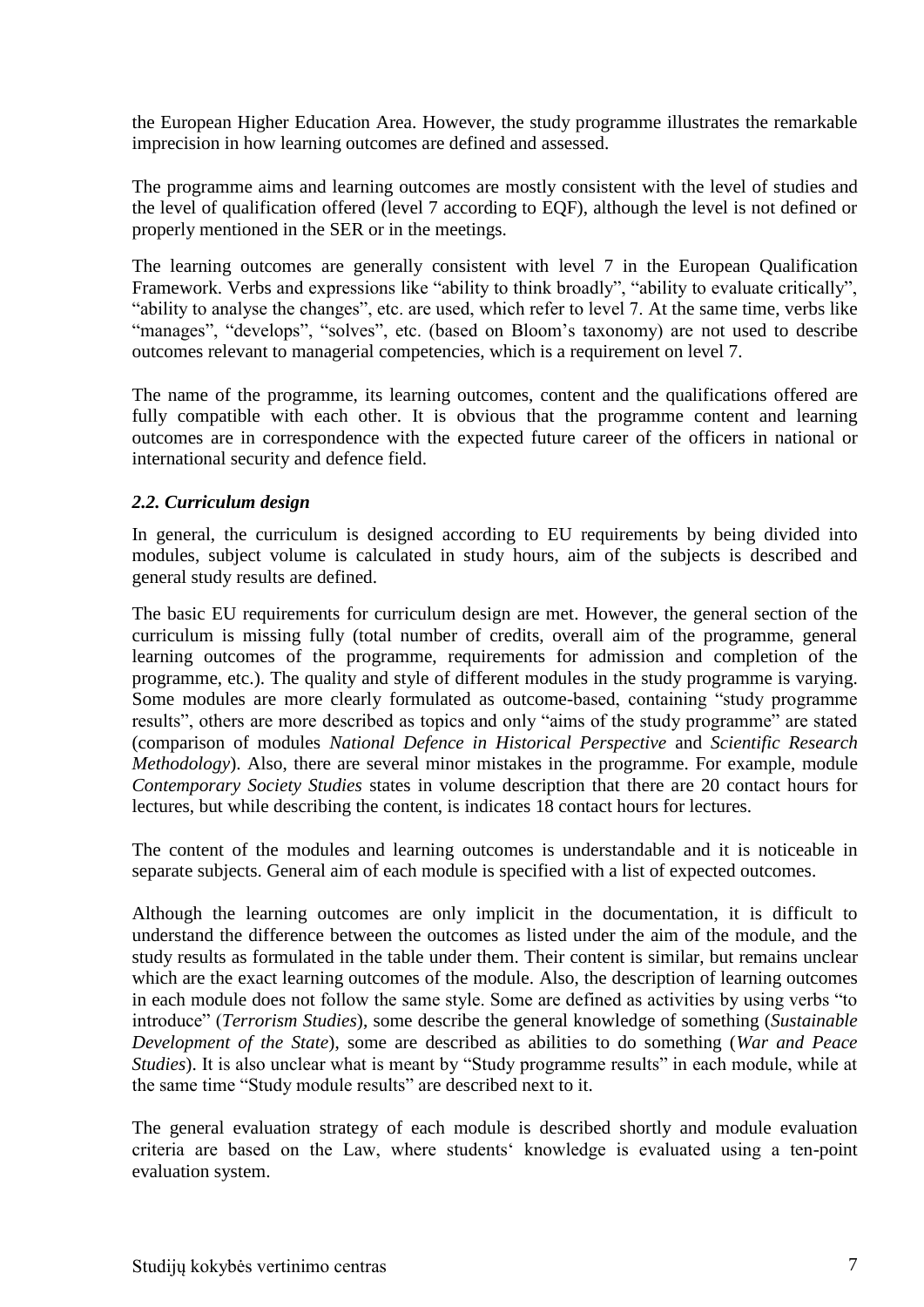Basic requirements for the assessment of the module are met, but the criteria for assessing each learning outcome separately are missing fully. Therefore it is impossible to assure, that each learning outcome has been achieved (the threshold criterion for each learning outcome has been exceeded), and the final assessment of the module is seemingly imprecise and subjective.

In reference to Higher Education Order 'Approval of the general requirements for master degree study programmes' No V-826 of 3 June 2010, the curriculum design meets legal requirements through its focus on security and foreign affairs modules which are pertinent to a MA in Public Security (Item 3). This curriculum is reviewed on a regular basis (Item 9) and prepares 'students for independent research (art) work or any other work that requires scientific knowledge and analytical skills' (Item 4). Furthermore, there was a clear rationale for credit loads (Item 8) for each module as they pertained to the MA programme. The degree consisted of 90 credits, with 60 dedicated to taught elements and 30 dedicated to the final thesis (Item 17.2). No more than 5 subjects were taught per semester (Item 18). In conclusion, the curriculum meets legal requirements.

The general structure of the programme is logical, including both compulsory and optional modules (based on the interviews). The following modules represent a comprehensive list submitted by the degree granting institution: Contemporary Society Studies; National Security and Prevention of National Security Threats; Scientific Research Methodology; Civic Education Studies; Intelligence Studies; Strategic Communication; War and Peace Studies ; Terrorism Studies; Information Security Studies; Sustainable Development of the State; National Defence in Historical Perspective.

The modules are spread evenly and offer only beneficial overlaps in terms of subject material for programme continuity. A review of the modules was performed based on Annex 1 'Structure of the Programme and Description of Subjects' submitted with the Self-Evaluation Review. However, there is no clear distribution of compulsory and optional modules in the programme.

The programme offers an in-depth post-graduate degree on national and public security. The programme structure as presented in Annex 1 and in the discussions with Teaching Staff, Students and Alumni further evidence that the study programme guarantees higher competences if compared to the first degree studies (No V-826, Item 16). There was evidence of an in-depth knowledge of the study area and the ability to use the acquired knowledge in their practical military or security environments based on the interviews with alumni.

In most cases, the content of the modules is consistent with the type and level of the studies. However, in some cases the study results described in the curriculum are described on too basic level for a Master level student – only by introducing the theories, providing students with basic knowledge of principles and strategies related to public safety, etc. (see Annex 1).

The programme content is very theoretical and in most cases, the study results refer to the "knowledge" of something. Internship module is fully missing in the programme, although it is not obligatory on Master level.

Little attention is paid to practical work in order to acquire new skills. In most cases, Master level students should learn to lead, develop, analyse, etc. different process, instead of getting basic theoretical knowledge only. The students also mentioned this weakness during the interview. At the moment, the programme offers very few opportunities for practice, but at the same time students can practice and implement the knowledge during their everyday work in the system.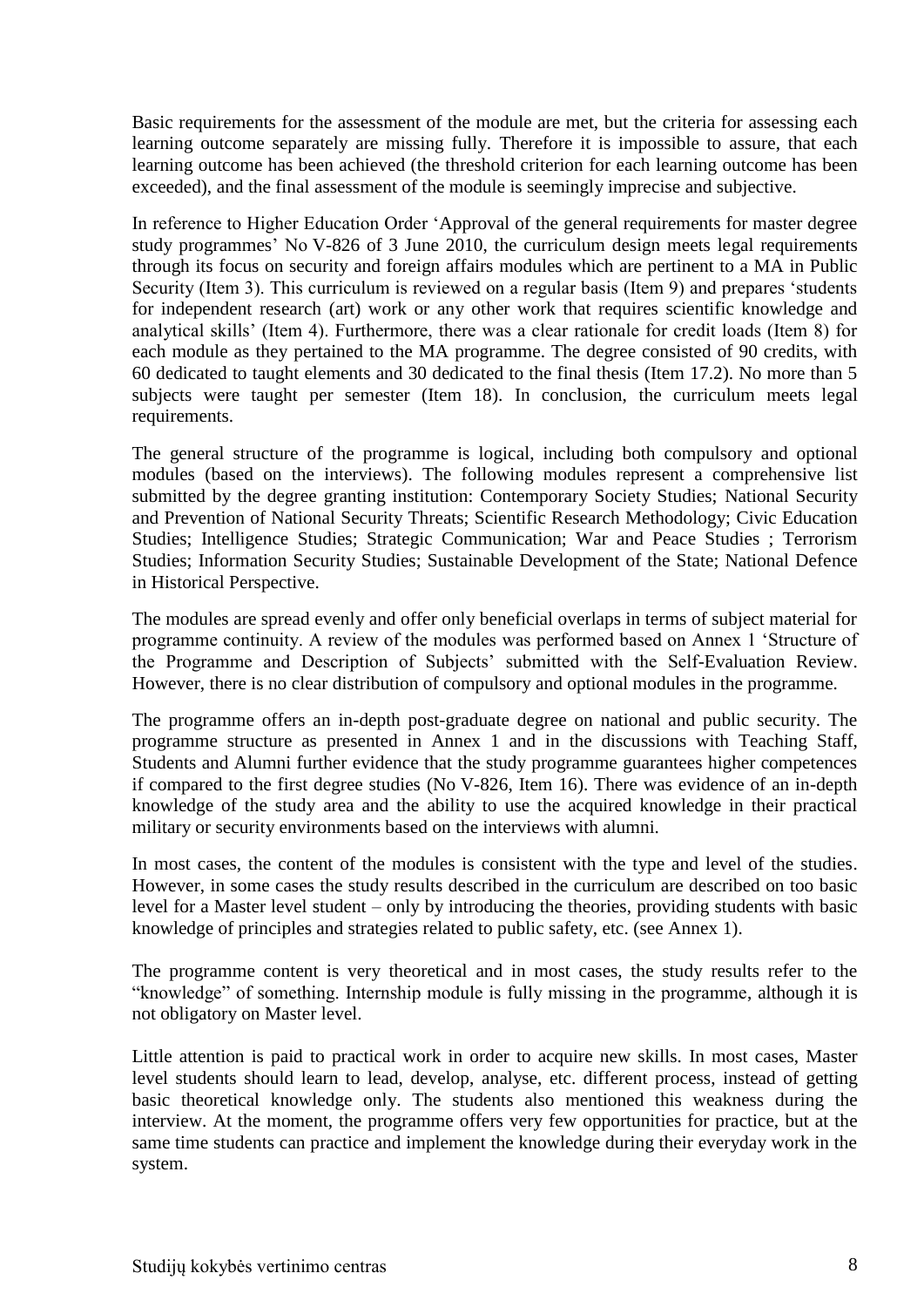The content of the modules is appropriate for the achievement of the intended learning outcomes. (See in particular the module descriptions in Annex 1). This was further evidenced in the meetings with teaching staff and students. Teaching/learning methods are limited, consisting mostly of lectures and seminars.

Although the content of the modules is adequate, a wider spectre of teaching/learning methods should be used for teaching the module. At the moment, mostly lectures, seminars and discussions are practiced. Also, self-study hours described in the module are remarkable, but the content and assessment of independent work is not described in any document.

In general, the scope of the programme is sufficient to ensure learning outcomes, as the learning outcomes are listed in the programme and module descriptions (Annex 1).

However, as has been indicated, there was little effort to indicate the learning outcomes to the students. Instead, there was often a conflation between aims, objectives and learning outcomes. This conflation was evident in Annex 1 as well as discussions with the Programme Directors and Teaching Staff. Also, different interest groups participate in the process of programme development (based on the interviews with students and employers), but they should be involved to a much larger extent in order to take into account the needs of social partners.

The content of the programme broadly reflects the latest achievements in science, art and technologies. The programme displays many of the current changes in the way that scholars and policy makers think about security in the world. The programme does well in looking at issues like 'strategic communication' and 'information security' not to mention 'terrorism', which are elements of this reflection of the latest achievements.

The range of subjects and their practical relation to the post-degree work expected from students is adequate. Current students and alumni all indicated their appreciation for the range and relevance of the subject matter to the degree. There is still space for further discussions about the changing nature of science and technology (related to the Future Operating Environment) at the broad politico-social level as well as broader discussions around international or global security.

### <span id="page-8-0"></span>*2.3. Teaching staff*

Based on the information given before the site-visit and based on the amendments presented after the visit, academic staff meets major legal requirements (number of PhD holders, percentage of Professors, etc.), also foreign lecturers participate in teaching process.

The study programme is provided by the staff who meets legal requirements. However, social partners participate in teaching only to some extent, and alumni are not involved in the teaching process at all. These numbers should be increased in order to bring state of the art knowledge and skills to the studies.

Based on CV´s provided, permanent academic staff is qualified in the study field. The teaching body of the study programme *Public Security and Defence* consists of competent specialists of Social Sciences and Humanities having a vast scientific, pedagogical and practical experience. All staff has extensive professional experience, being teaching for 10 - 25 years.

The qualifications of the teaching staff are adequate to ensure the learning outcomes. However, qualifications of social partners and alumni were not possible to assess, as CV´s were not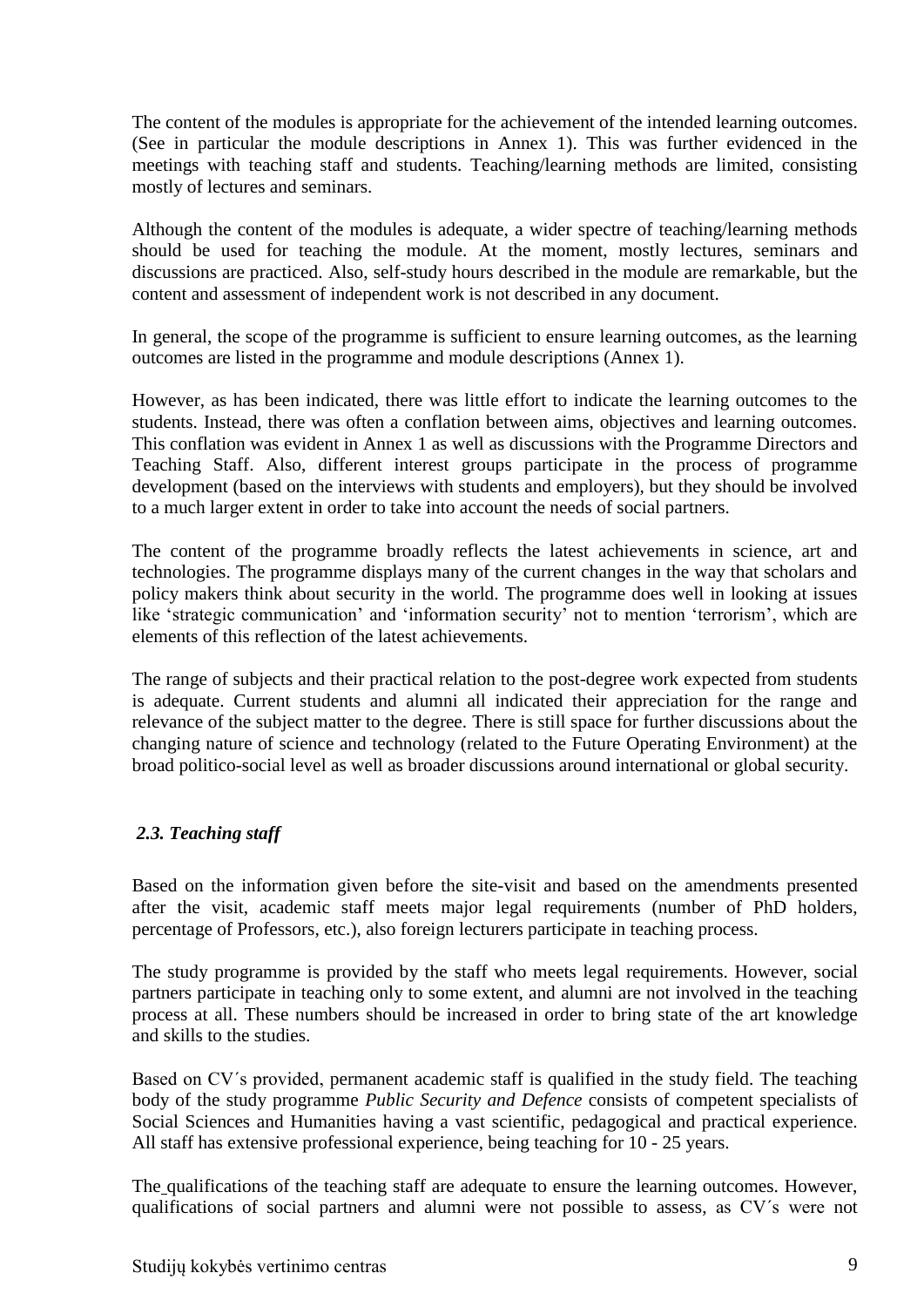provided. More guest lecturers could be invited from institutes, think tanks, industries, also professors from other universities who are in town for research project/event for some lectures in order to give wider perspective of the subject area.

There is a reasonable amount of teaching staff available for teaching. Information provided additionally after the visit shows clearly how many academic staff members participate in the teaching process in each semester. The study programme has 15 lecturers in total, including 5 professors, 6 associate professors and 4 lecturers. The proportion of permanent staff and guest lecturers is also adequate – 70% to 30% (based on the interview).

Number of academic staff is adequate and on further evidence, there is an indication of small groups of team teaching, with the inclusion of guest speakers where available and appropriate.

There has been quite a large turnover of academic staff teaching the particular programme (ca 25% based on the additional information provided after the visit) during the implementation period of the programme. As teaching materials were not accessible to the team members in Moodle, it was impossible to assess to which amount the content of the teaching had changed, and what was the student feedback to the courses and instructors.

There is no clear evidence whether the teaching staff turnover is able to ensure the adequate provision of the programme. The assessment system of academic staff was not described during the interviews (although asked several times), and no data were provided to compare the satisfaction of students in case of academic staff turnover. Each lecture is defined by each teacher, but not assessed by the Academy in general. This can result in no "red line" through the lectures. The online Moodle programme was not sufficiently updated during the visit and the old online programme was not possible to enter as it was told "crashed". It is therefore not possible to assess if it is possible for the students to communicate sufficient with the instructors or if phone and email is enough.

The academy has a good cooperation with academic partners, both military schools and academic universities (national and abroad). Teaching staff shows a great satisfaction with the Academy, colleagues and the students. The teaching staff seems very dedicated to the institution. Attention is paid to lecturers' professional development, including participation in scientific conferences.

There is some evidence that higher education institution creates conditions for the professional development of the teaching staff. Although stated in SER as "to ensure proper implementation of the study programme, a lot of attention is paid to lecturers' professional development, including scientific and pedagogical competencies", there was no evidence for training courses in methodology for outcome -based curricula. None of the participants confirmed participation in any training related to development or assessment of learning outcomes. In addition, teaching staff should have their future career paths in mind and try to get the students in touch with relevant institutions/organizations; not only in the form of guest lectures but maybe also expeditions to their place of work and through career fairs etc. This will show the students the uniqueness of their programme and the commitment of the teaching staff.

Based on the information provided in SER and expressed in interviews, teaching and research are clearly linked - academic staff especially in military areas produce new textbooks, results of research are integrated into the studies, and students are involved in research activities. The Academy is taking part in national research programmes in the area of humanities, social sciences, and economy – all with an orientation towards national security.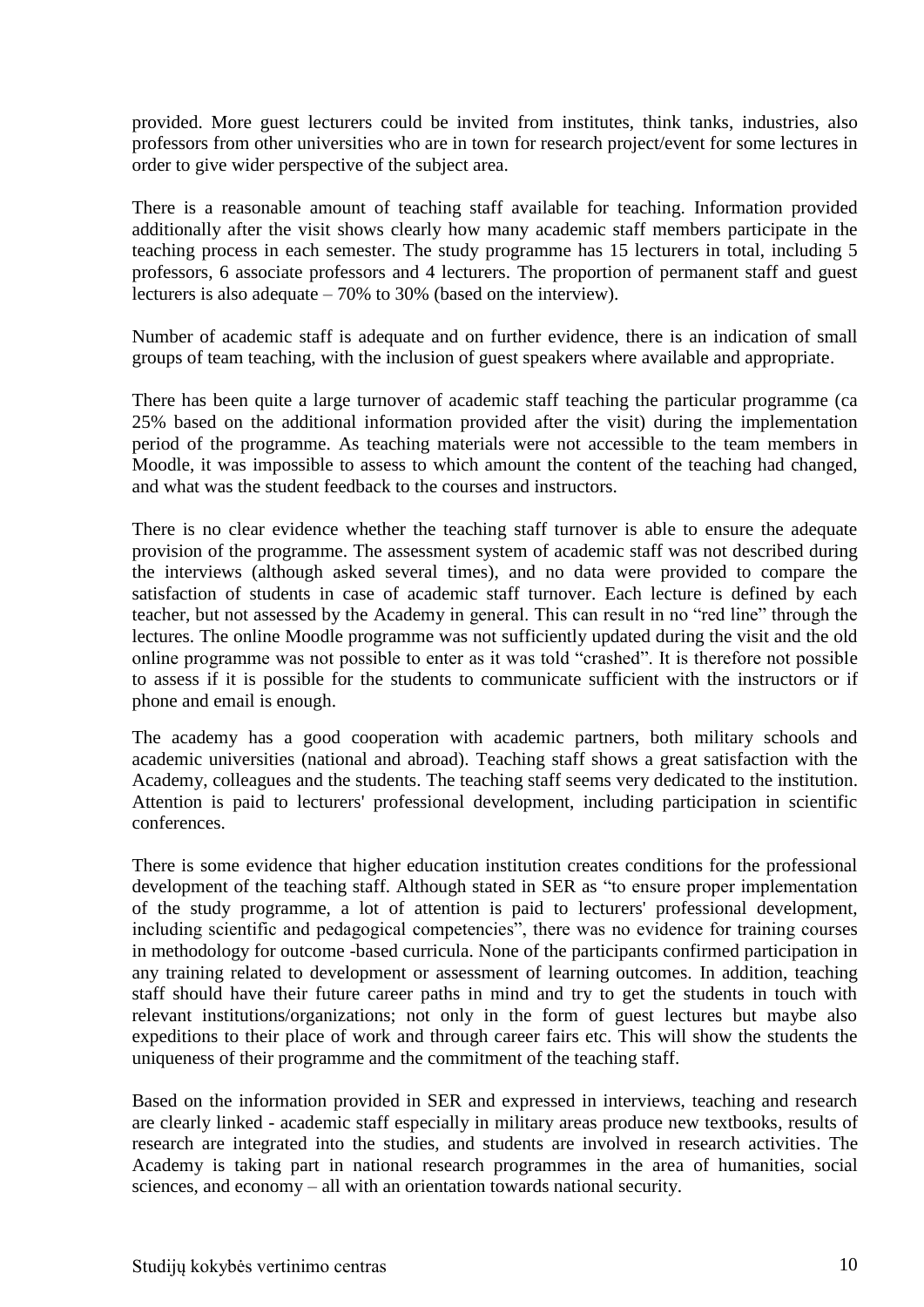Academic staff is involved in research directly related to the study programme and they participate in research activities (publishing books, participating in conferences, etc.) to adequate extent.

#### <span id="page-10-0"></span>*2.4. Facilities and learning resources*

The Academy has proper teaching facilities and library for the implementation of the study programme. Material resources used for the particular study programme can be evaluated as sufficient for organizing efficient studies. Master students have a renovated lecture room (No. 413) with computer and data projector. The external evaluation team visited teaching facilities and the library, which unfortunately did not have any student at during the review.

The premises for studies are adequate both in their size and in quality for the size of the student body. The library offers both the required scholastic materials and the electronic materials that students would need for their regular study. However, it is noted that the students, who remain largely on active duty, spend short, punctuated times at the Academy and it is unclear how many students are using these spaces at any one time.

The teaching and learning equipment was established well for student results as well as for teaching staff use. While there is evidence that there has been traditional use of other Virtual Learning Environments (VLEs), there was considerable concern from the external evaluation team that were unable to see a full representation of learning material online either in the former VLE (ILIAS) or in the current Moodle system. Furthermore, the more reasons that were given for this lack of preparation the more unclear the reason became. The Moodle system has a great many features that well facilitate non-residential learning, as well as add-ons such as the Panopto systems that allow for teaching staff to record their lectures and upload to Moodle. Directing staff indicated that further investment in Moodle was taking place in the new academic year.

In general, the teaching and learning equipment for studies are adequate. Still, modern technology for distant learning is not used (recorded lectures for study purposes afterwards, interactive technology as simulations, SMART- board, etc.). Also, it was stated in SER that audio and video equipment is available in the classroom (p. 19), but there was no evidence of any video lecture carried out during the programme. Also, there is no evidence of proper elearning environment. Moodle is in the process of implementation, but there is very limited number of data inserted in the e-learning environment. Academic staff is not trained to use Moodle in order to use its possibilities in full extent. Further training for teaching staff should be considered in this matter. Instead of e-learning environment, students are mostly using e-mails and phone calls for contacting the academic staff.

The institution has taken great care to extend learning environments to the students while they are otherwise employed through VLEs and weekend lectures and seminars. The degree to which these facilities could be used while on operational postings was discussed in the student and alumni meetings. Former and current students reported that they could use these facilities for their learning needs while deployed. To conclude, the institution has adequate arrangements for students' practice.

The library of the Academy is well equipped. Reading lists were presented in Annex and the majority of these readings were available for students electronically and in the library. All students reported good availability of teaching materials and from the students' perspective there are no issues with teaching materials.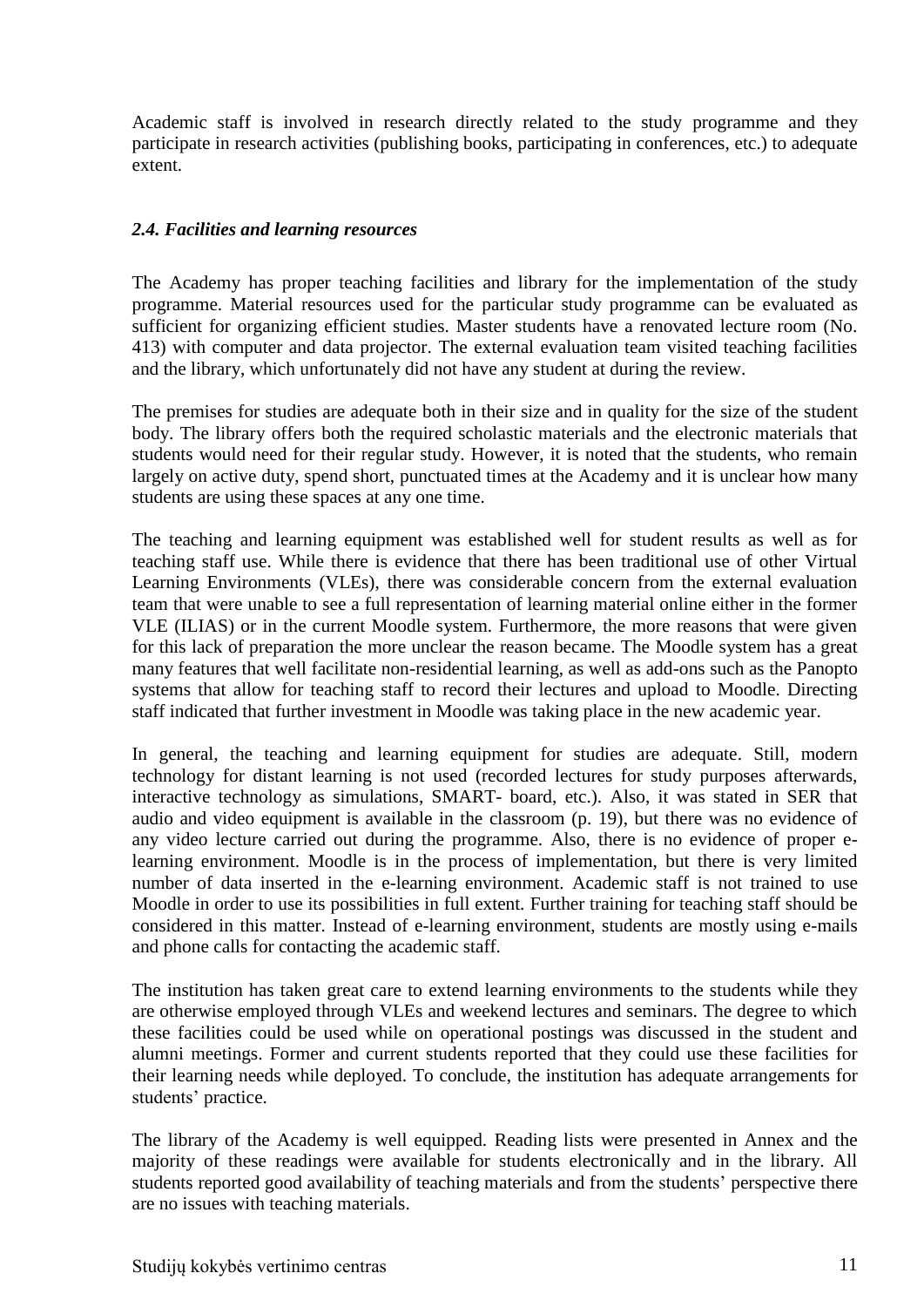In general, teaching materials, including textbooks, books, databases, and periodicals, are adequate and accessible to students. However, there are not enough textbooks available in the library (1 textbook to 4-5 students). According to the words of the librarian, additional textbooks are copied if needed. Experts have a concern over the use of large scale photocopying, which while may not be detrimental to students, raise particular legal questions around copyright. The experts are aware of the resource implications of expanding teaching materials. Further, there is concern that major research databases are available, but there is no training or information session available for students to teach them how to use research databases. Scientific journals published by the Academy, including: "*Lithuanian Annual Strategic Review*", "*Journal of Security and Sustainability Issues*", and "*War Archive*", represent high scientific quality and are good platforms for promoting the results achieved by Lithuanian scientists working in the areas covered by the Academy as well as for publishing works of foreign researchers cooperating with the Academy.

#### <span id="page-11-0"></span>*2.5. Study process and student performance assessment*

The study process and students 'performance is one of the programme's strengths. Students are motivated and satisfied with the programme and its benefits of being unique, related to the public and labour market demands.

Admission requirements are understandable and accessible. In the meeting, students confirmed that the admission process is clear and they were able to find any information they needed. According to the data provided in SER, and based on the interviews with students, administration and alumni, it can be easily confirmed that the competition entering this programme is big. The number of entrants is almost 40 students, but there are only 15 students accepted. At the same time, the admission number is increasing. Thus, the programme could be defined as well-founded and clear for every prospective student.

The admission requirements are easily found in the Rules of Admission, which are published on the main webpage. The officers applying for this study programme are required to have two or more years of service experience in the Lithuanian Armed Forces and comply with the requirements of the programme, which confirms the high requirements for admission.

The study process is divided into three examination sessions, when students must take their exams or provide other tasks. According to the students, the timetable they usually have is accessible on the webpage or ILIAS (now – Moodle), and students are mostly satisfied with the schedules they get. Before the exam period, instructors are welcome to consult students in groups and individually. Instructors' office hours are accessible, clear and known for students. If students cannot come to group or individual consultations, they easily could contact lecturers by the e – mail, telephone or other social networks and all instructors are ready to respond and help students to solve their problems. Feedback is collected from students after every topic by filling the questionnaire, although no improvements were made based on the feedback (only some minor changes to the curriculum). It should be also mentioned that during the meetings with students and alumni, they were very positive about the programme and appreciated the knowledge and skills they gain here.

The organization of study process is not entirely adequate in this study programme and does not fully ensure the achievement of learning outcomes. The studies are organized mostly focusing on individual work. The information provided in SER shows that there are only 238 contact hours and 2310 individual self-study hours. The most important aspect of part-time studies is the opportunity for proper distance learning. As a result, all relevant information and learning materials should be easily accessible for students. In this case, experts missed the eligible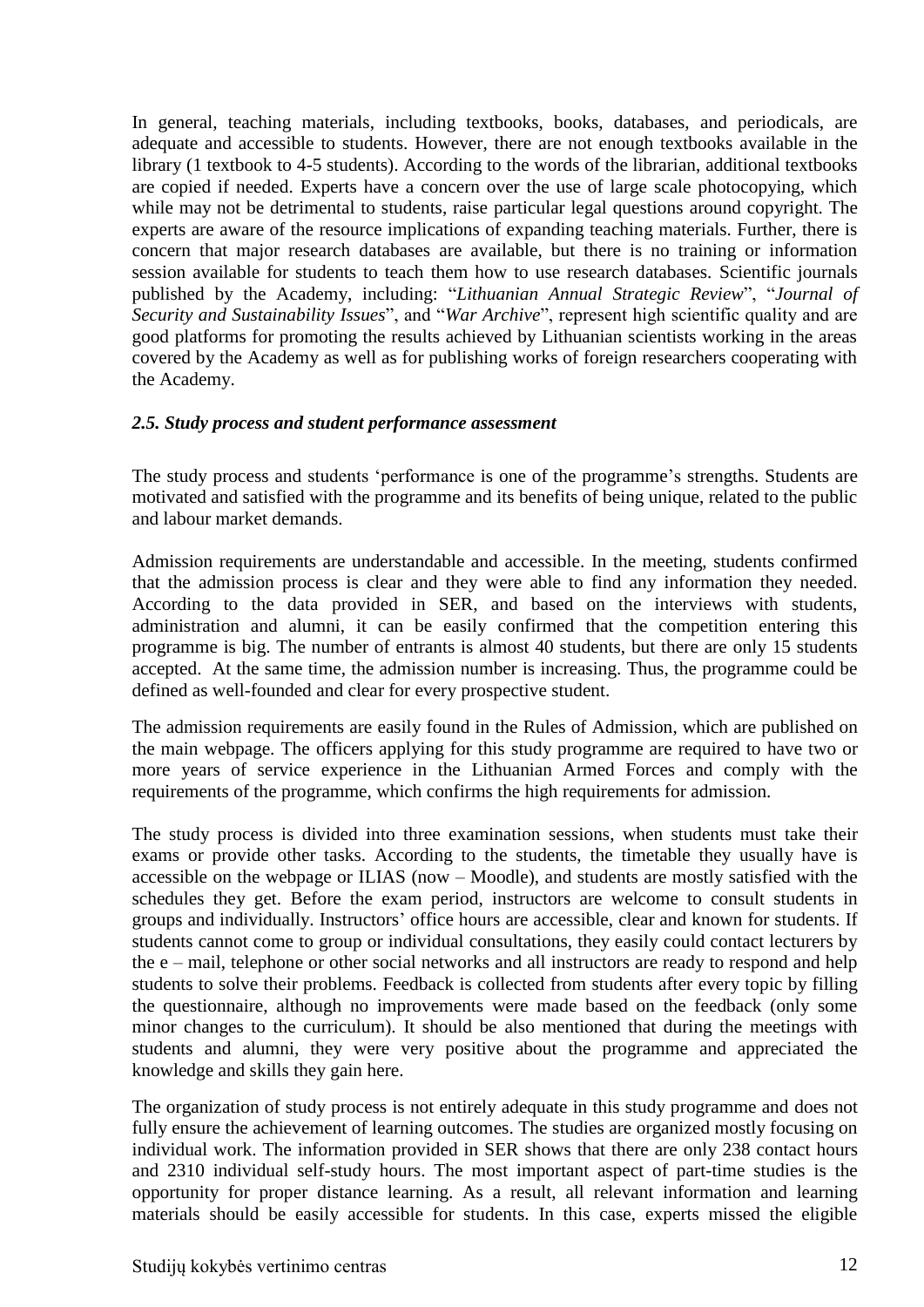learning materials in Moodle. During the visit, it was impossible to open ILIAS (previous Academy e-learning platform) and in Moodle, there were lack of learning materials, which would be sufficient for students successful study performance.

Many students mentioned during the interview that they are overloaded with different responsibilities and lack time. As the programme is part-time, all students have their work, duties and studies as a part of their career. For that reason, it is hard for students to find time to be actively involved in other additional activities. On the other hand, composers of the SER highlighted that they do not pay much attention to encouraging students to participate in scientific research. Research and applied research activities should be a part of the study process, no matter if you are full-time or part-time student.

So far, students are not actively encouraged to participate in any supplementary research, artistic or applied research activities besides the master thesis. To achieve the highest level of learning outcomes, it is necessary for students to have opportunities to participate in research activities.

Students are not encouraged to participate in ERASMUS+ or any other student exchange programme. Furthermore, students are not interested in this kind of possibility because majority of students are on their service duties or work. Although students are not participating in mobility program, it is highlighted in SER that students have the opportunities to perform their duties abroad while participating in missions. During the study period, students are allowed to go abroad on the missions, but they have to return for the examination period, otherwise they usually take academic break. Furthermore, as students mentioned, it is challenging to be on active duty abroad and study, because of the individual study workload. It is worth to mention that students English language skills are quite good and it can be taken as advantage for seeking successful learning outcomes.

Students are not participating in student mobility programs, although theoretically the possibility is available for them. Still, the mobility should be more encouraged in order to increase the opportunities for knowledge sharing and acquiring new skills. If there are no realistic possibilities to participate in mobility programs, more guest lecturers from abroad should be invited.

There is good support system available for students based on SER and the interviews. Since the programme does not have a lot of face-to-face time, it is essential to have an effective virtual learning environment. During study process students could be advised online, by e-mail or on consultations, which are available before exams and in instructors' office hours. Furthermore, other specialist from different institution on their Master Thesis could consult the students. It was mentioned during the meeting with social partners that institutions usually help students by suggesting the relevant topic of their thesis or by providing the data or information they need.

Students have adequate academic and social support from the academic staff. There is still no current career advisor, but as students and alumni stated, Master studies are part of their career, to be familiar with career opportunities in military areas.

The assessment system is one of the weakest aspects of the curriculum as assessment criteria of learning outcomes are not described in the study programme or in any other implementation document. However, the Head of Humanities Department showed the draft of new Academy assessment criteria, which will be approved in June.

To conclude, the assessment criteria are not fully clear, adequate or available. There are several different methods of assessment used (verbal or non-verbal exam, essay, tests etc.) for student evaluation. However, there is no clear evidence how it has ensured that students achieve the learning outcomes, except the general grades from 1-10, which is described in each module and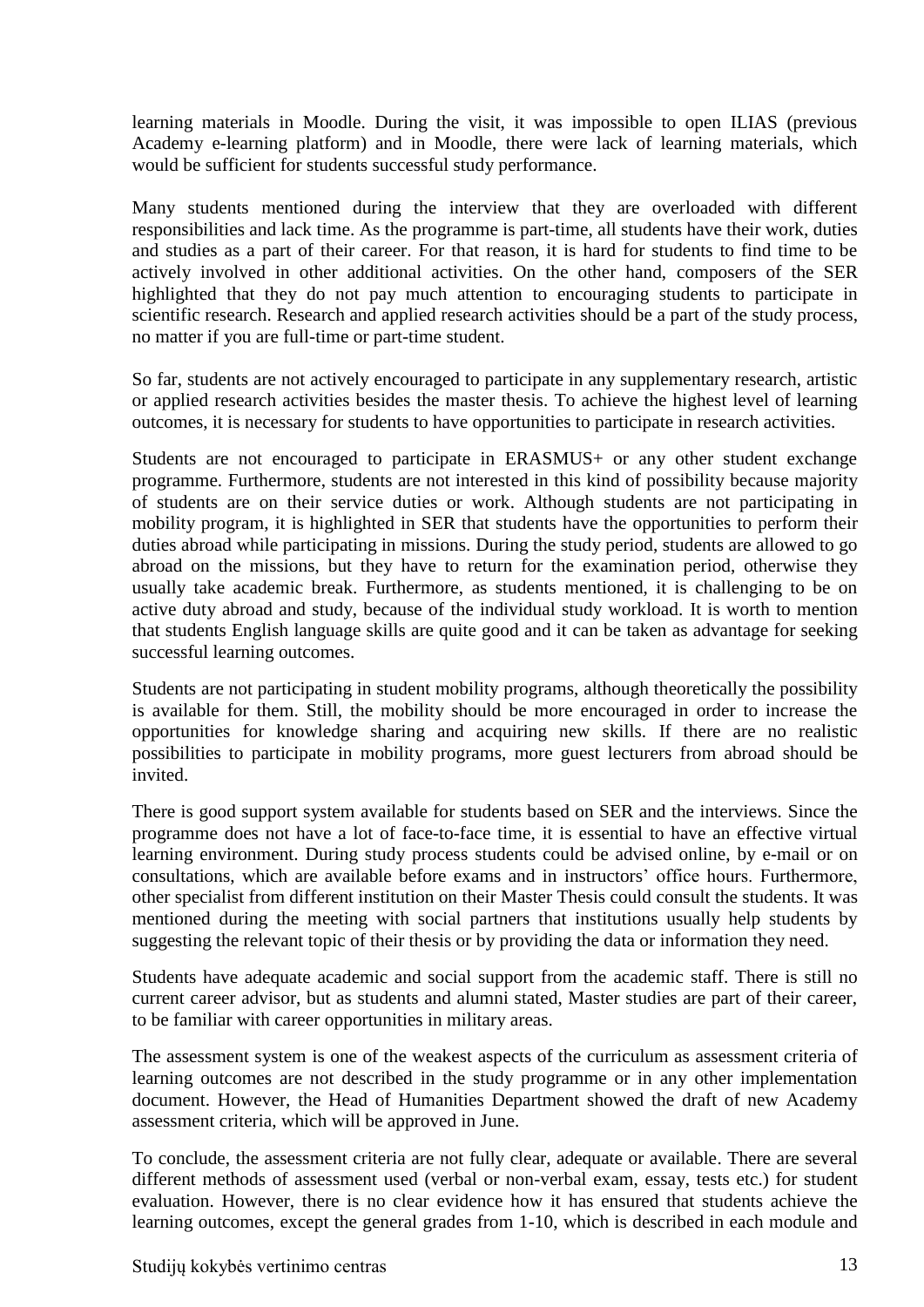the webpage. This assessment concept is accessible for students, though students and lecturers could not identify the assessment criteria for the grades they received. Experts were told that the students are introduced to the subject description and assessment during the first lecture, but the experts could not find evidence for that, as teaching materials in Moodle were not accessible.

All graduates are almost fully employed in the military area or similar, and the programme is part of their further officer career. A majority of students are captains or colonels and one alumnus is working as specialist in Ministry of National Defence of Republic of Lithuania, but all of them are looking forward for higher and more responsible positions in military or outside military system.

Professional activities of the majority of graduates meet the programme providers' expectations. However, it is not clear whether there are any career opportunities for graduates outside the military system.

### <span id="page-13-0"></span>*2.6. Programme management*

Based on the SER, the principle of subsidiary is applied to the study programme management and responsibility is allocated to all members of the academic community – students, lecturers, the Department of Humanities, the Division of Studies, and the Senate. The role of each partner is clearly and logically described.

To conclude, responsibilities for decisions and monitoring of the implementation of the programme are clearly allocated according to the SER. The experts could not find evidence to that statement during the interviews due to time limits, but there is no reason to doubt in the description of the process by composers of the SER. However, it is difficult to understand, how there are several problems related to curriculum design, if the quality is monitored by many different people and Units.

Based on the SER, a complex assessment of the study programme quality is performed based on the study programme assessment methodology. The programme's objectives and learning outcomes are discussed with lecturers. The lecturers gather periodically and they update the study programme regarding their subjects every semester and periodically review full study programmes during the self-assessment of the Department. The students' opinion on the study programme and subjects are constantly shared during regular meetings with the heads of the departments.

Information and data on the implementation of the programme are regularly collected and analysed based on SER. However, the experts were not given any written proof about collecting and analysing the data for the implementation of the programme (except student feedback questionnaires), and staff members were giving different viewpoints related to the topic.

Feedback from the students is collected, but it is not clearly defined if or how the feedback is used to improve the programme. Also, data about feedback analyses are not provided in the SER. Based on interviews, a bigger improvement will be made in the coming academic year in the implementation of student feedback, but the interviewees could not define any concrete action for that. However, the students are not always informed of the actions taken to address issues raised or the reasons why something should not be done.

Also, the outcomes (recommendations) of the institutional accreditation have not been used in many cases for the improvement of the programme. For example, it was recommended that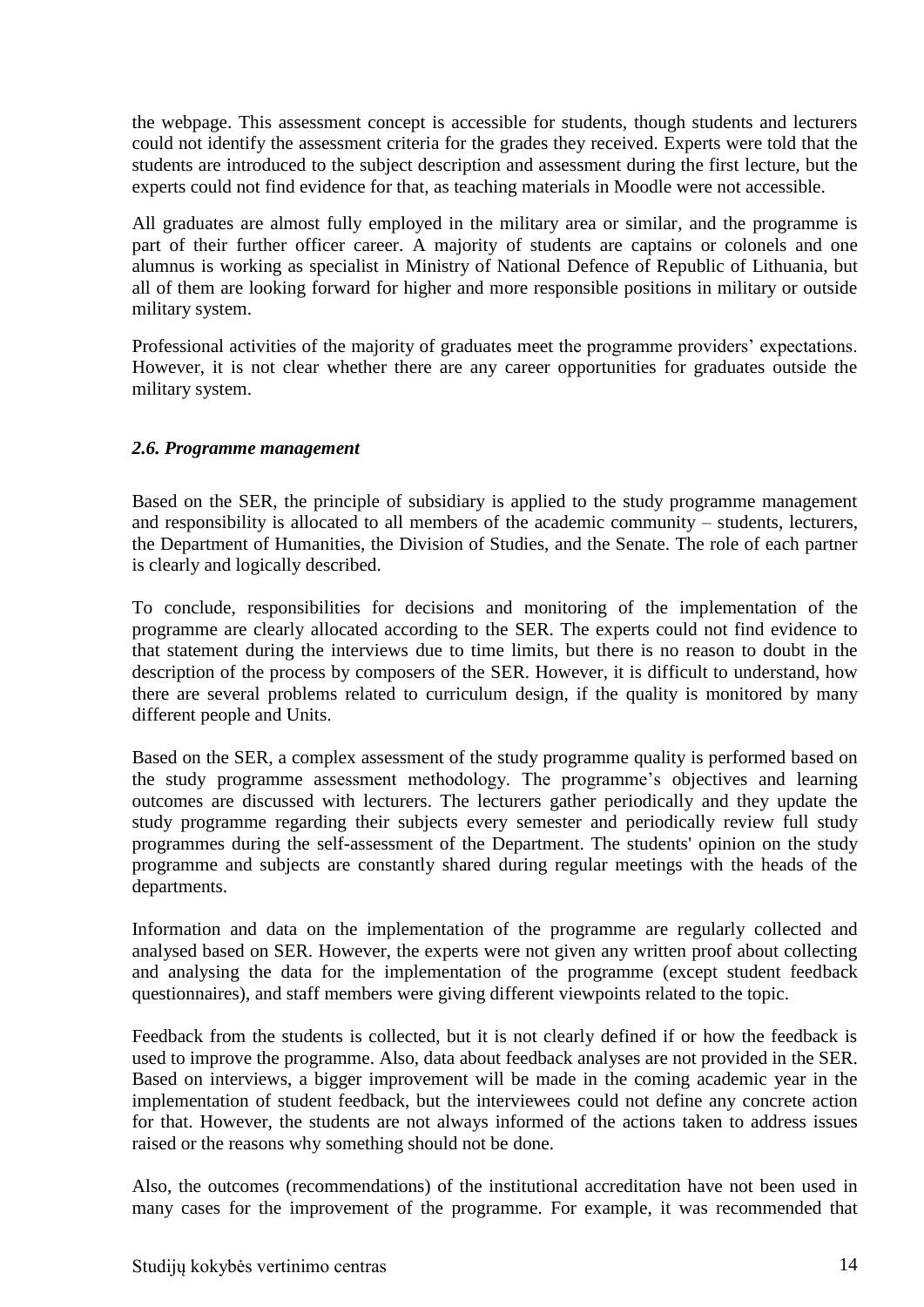*formal systems to measure the effectiveness of quality assurance in all domains of activity (including management, research, and logistics) should put in place, and together with ensuring that students are informed of the results of evaluations and the actions.* Unfortunately, there was no evidence of any formal system for the quality assurance during the visit. Also, it was *recommended to consider employing, on a regular full-time basis, a specialist for collecting and analysing statistical information related with all aspects of quality assurance effectiveness in all activities*. According to the information given by the management team, a quality specialist has been already employed and the team was even promised to meet the person. In later interviews, it came out that hiring a quality specialist is still in the planning phase, and there is even no current position in the structure. This sort of contradictory information given to the experts reduces the transparency and trustworthiness of the institution.

There is no clear evidence that the outcomes of internal and external evaluations of the programme have been used for the improvement of the programme.

Based on the SER, the quality assurance of the study programme is ensured by the programme partners as they participate in its development, evaluation and improvement of the programme. Based on stakeholders' proposals, changes have been made in the programme, which are mostly associated with the society's need to ensure the national security. Some changes were made based on the feedback and proposals of the students (optional courses).

In general, the evaluation and improvement processes involve stakeholders. However, it was not possible to define to exactly to what extent the stakeholders were involved in the improvement of the programme.

<span id="page-14-0"></span>There is no evidence of clear and well-functioning system for internal study quality assurance in the Academy. There is lack of statistical analyses related to the study quality assurance issues as well as the evident identification of the person/unit responsible for conducting the analyses. The internal quality assurance system needs to be improved. Adequate and appropriate instruments need to be in place to measure the effectiveness of the quality assurance in each domain.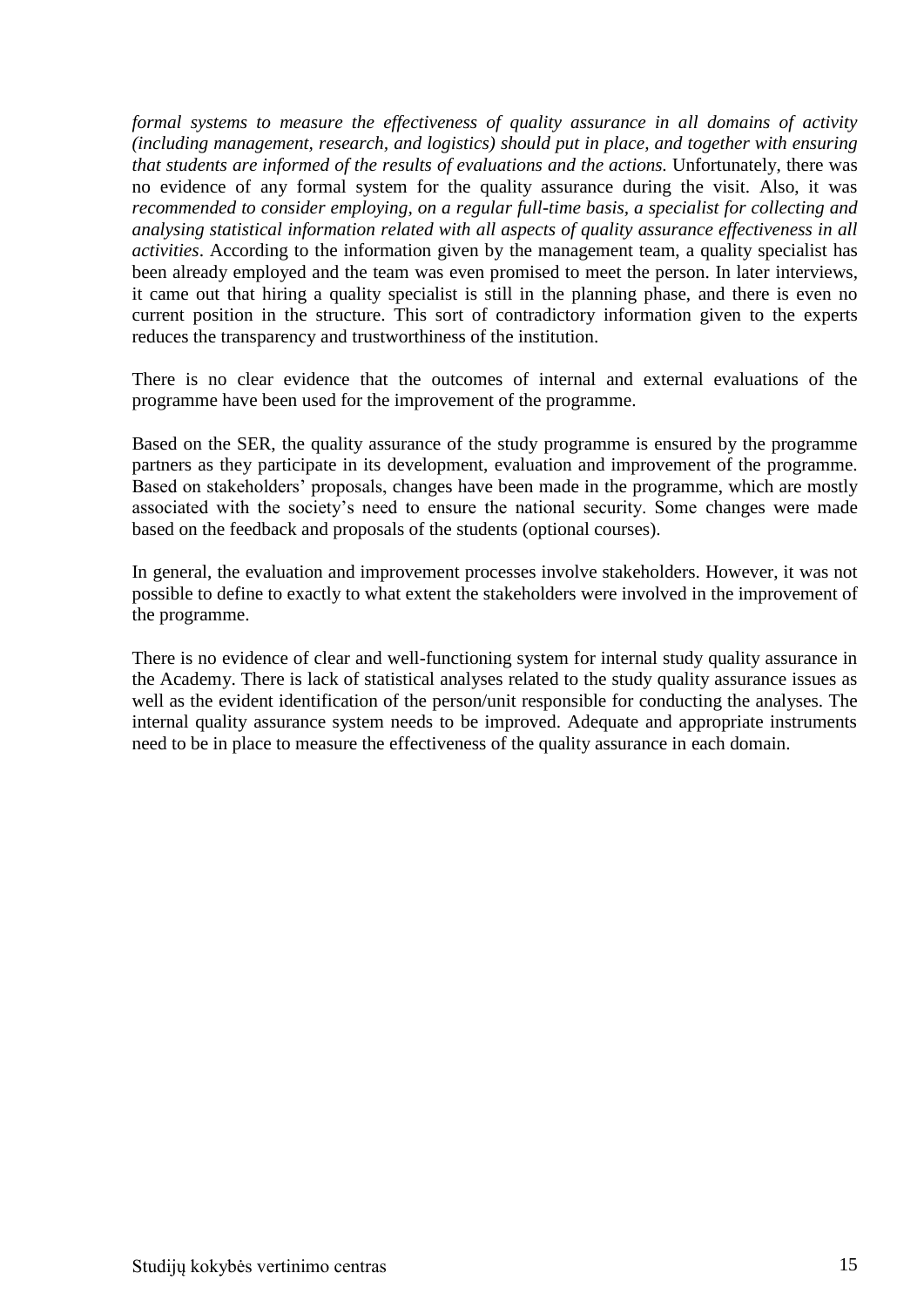## **III. RECOMMENDATIONS**

The Academy might usefully consider the explicit adoption of recommendations such as:

- 1. The aim and the learning outcomes of the study programme Public Security and Defence should be adjusted to the Descriptor of the Study Field of Public Security;
- 2. The general section should be added to the curriculum, which defines the exact aim of the programme, general learning outcomes, volume of the curriculum in ECTS, and basic requirements for admission and completion of the study programme;
- 3. The learning outcomes in each module should be specified, clearly structured, and formulated in proper style in a way that they describe the expected achievements of the learner at the end of the module (what the student is able to do);
- 4. Clear assessment criteria should be added in curriculum to evaluate the achievement of each learning outcome separately, which enables an objective assessment of the full module;
- 5. Verbs more applicable to level 7 in EQF should be used in describing the learning outcomes, so that managerial skills of the students would be better developed;
- 6. The study programme should be more open to other statutory organizations ensuring national security in order to prepare specialists not only for the National Defence System but for all institutions related to state security;
- 7. Social partners and alumni should be more involved in the teaching process in order to bring latest (newest) knowledge and skills to the studies;
- 8. Teaching staff should be offered trainings in contemporary pedagogy and methodology, which is needed for teaching and student assessment according to the concept of outcome – based curricula;
- 9. More resources should be made for the implementation of Moodle system and other forms of e-learning delivery methodologies should be developed and improved to reduce the workload of students. Also, further training for teaching staff should be considered to support them in use of modern e-learning platforms and methodologies;
- 10. An alternative solution should be found to make textbooks available for all students instead of large scale photocopying, which is strictly against copyright law;
- 11. Students should be supported to participate more actively in different research activities besides the Master thesis, and they should be encouraged to participate in student exchange programs;
- 12. A formal system to measure the effectiveness of quality assurance should be developed in all domains of activity (including management, research, and logistics). It should be ensured that students are informed of the results of evaluations and the improvement actions made;
- 13. A quality specialist should be employed on a regular full-time basis, for collecting and analysing statistical information related with all aspects of quality assurance effectiveness in all activities.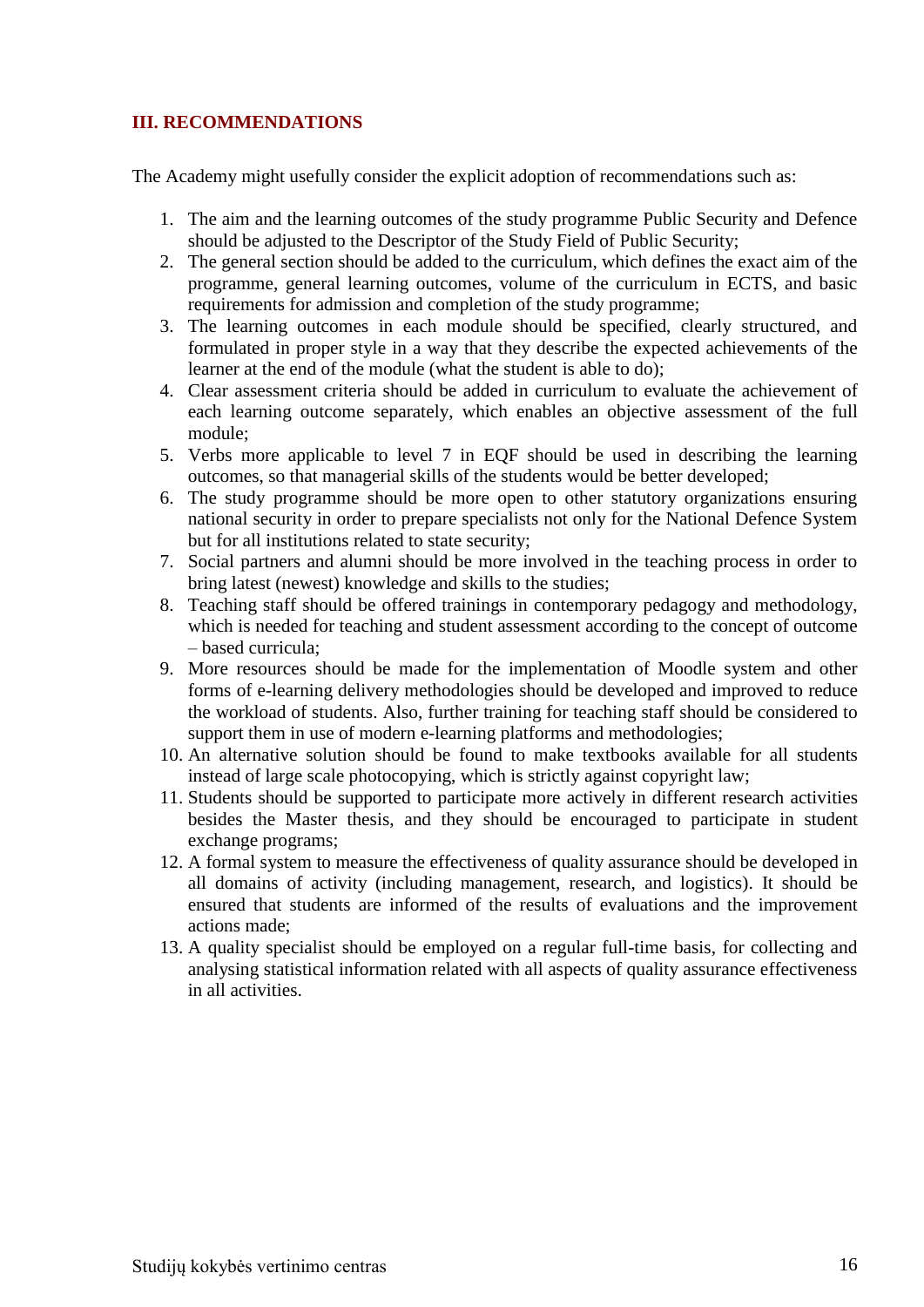#### <span id="page-16-0"></span>**IV. SUMMARY**

The overall aim of the programme corresponds to the major objectives of the Academy, and the content of the programme is in accordance with the professional requirements of the military system and the public needs. However, the aim of the study programme is not available in the curriculum provided to the experts and the aim is described differently in different paragraphs of the SER. There is also no evidence of the general learning outcomes of the programme and they are not publicly accessible.

In general, the study programme follows the principles of the Bologna Process and other provisions of the European Higher Education Area. The programme is divided into modules, subject volume is calculated in study hours, aim of the subjects is described and general study results are defined. The quality and style of different modules in the study programme is varying. Some modules are more clearly formulated as outcome-based, containing "study programme results", others are more described as topics and only "aims of the study programme" are stated. However, the study programme illustrates the remarkable imprecision in how learning outcomes are defined and assessed.

The description of learning outcomes in each module does not follow the same style. Some are defined as activities by using verbs "to introduce"; others describe the general knowledge of something, or are described as abilities to do something. It is difficult to understand the difference between the outcomes as listed under the aim of the module, and the study results as formulated in the table under them. It is also unclear what is meant by "Study programme results" in each module, while at the same time "Study module results" are described next to it. There is no clear distribution of compulsory and optional modules in the programme.

The general evaluation strategy of each module is described shortly and module evaluation criteria are based on the Law, where students' knowledge is evaluated using a ten-point evaluation system. Basic requirements for the assessment of the module are met, but the criteria for assessing each learning outcome separately are missing fully. Therefore, it is impossible to assure, that each learning outcome has been achieved and the final assessment of the module is seemingly imprecise and subjective.

The programme content is very theoretical and in most cases, the study results refer to the "knowledge" of something. Little attention is paid to practical work in order to acquire new skills. Although the content of the modules is adequate, a wider spectre of teaching/learning methods should be used for teaching the module. At the moment, mostly lectures, seminars and discussions are practiced. Also, self-study hours described in the module are remarkable, but the content and assessment of independent work is not described in any document.

Teaching staff shows a great satisfaction with the Academy, colleagues and the students. The study programme is provided by the staff who meets legal requirements (number of PhD holders, percentage of Professors, etc.), also foreign lecturers participate in teaching process. However, social partners participate in teaching only to some extent, and alumni are not involved in the teaching process at all.

Based on CV´s provided, permanent academic staff is qualified in the study field, having adequate scientific, pedagogical and practical experience. All staff has extensive professional experience, being teaching for 10 - 25 years. However, given the limitations of the evidence required, qualifications of social partners and alumni were not possible to assess, though positions and ranks were attained.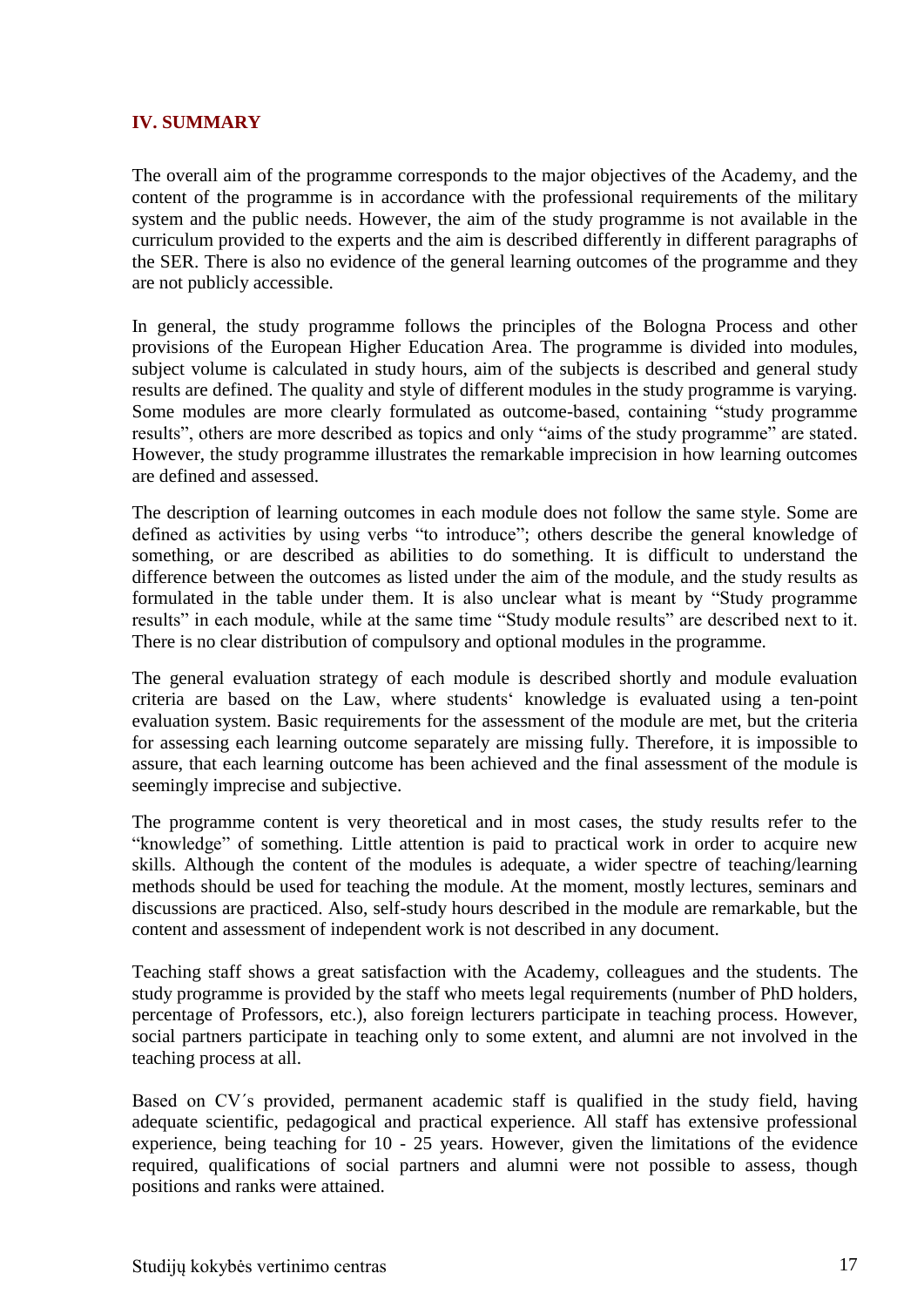Attention is paid to lecturers' professional development, including participation in scientific conferences. There is some evidence that the institution creates conditions for the professional development of the teaching staff, but there was no evidence for training courses in methodology for outcome - based curricula. None of the participants confirmed participation in any training related to development or assessment of learning outcomes.

Academic staff is involved in research directly related to the study programme and they participate in research activities to adequate extent. Teaching and research are clearly linked academic staff especially in military areas produce new textbooks, results of research are integrated into the studies, and students are involved in research activities.

The Academy has proper teaching facilities and library for the implementation of the study programme. The premises for studies are adequate both in their size and in quality. The library offers both the required scholastic materials and the electronic materials that students would need for their regular study. However, it is noted that the students, who remain largely on active duty, spend short, punctuated times at the Academy and it is unclear how many students are using these spaces at any one time.

The teaching and learning equipment is established well for student results as well as for teaching staff use. While there is evidence that there has been traditional use of Virtual Learning Environments (VLEs), there was considerable concern from the external evaluation team that were unable to see a full representation of learning material online either in the former VLE (ILIAS) or in the current Moodle system. In addition, academic staff is not trained to use Moodle in order to use its possibilities in full extent.

The library of the Academy is well equipped and teaching materials, including textbooks, books, databases, and periodicals, are adequate and accessible to students both electronically and in the library. Still, experts have a concern over the use of large scale photocopying, which while may not be detrimental to students, raise particular legal questions around copyright. There is also a concern that major research databases are available, but there is no training or information session available for students to teach them how to use research databases.

Students are motivated and satisfied with the programme and its benefits of being unique, related to the public and labour market demands. Admission requirements are understandable and accessible. The admission requirements are easily found in the Rules of Admission, which are published on the main webpage.

The study process is divided into two examination sessions, when students take their exams or provide other tasks. According to the students, the timetable they usually have is accessible on the webpage or ILIAS (now – Moodle), and students are mostly satisfied with the schedules they get. Instructors' office hours are accessible, clear and known for students and they have adequate academic and social support from the academic staff. During study process students could be advised online, by e-mail or on consultations, which are available before exams and in instructors' office hours. There is still no current career advisor, but as students and alumni stated, Master studies are part of their career, they are familiar with career opportunities in military areas.

Many students mentioned during the interview that they are overloaded with different responsibilities and lack time. As the programme is part-time, all students have their work, duties and studies as a part of their career. For that reason, it is hard for students to find time to be actively involved in other additional activities. So far, students are not actively encouraged to participate in any supplementary research activities besides the Master thesis. Students are also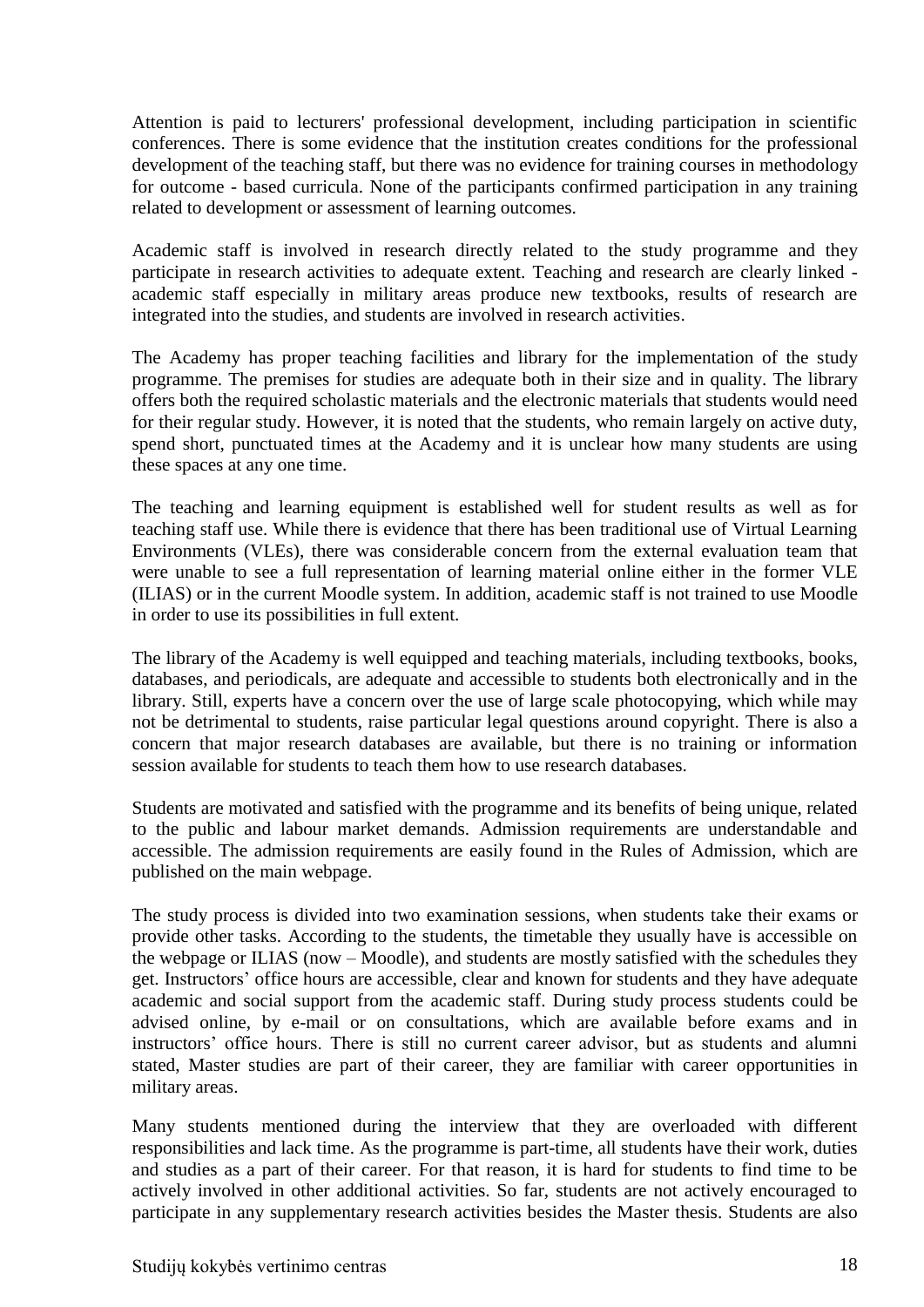not encouraged to participate in ERASMUS+ or any other student exchange programme. During the study period, students are allowed to go abroad on the missions, but they have to return for the examination period, or take an academic leave.

All graduates are almost fully employed in the military area or similar, and the programme is part of their further officer career. Professional activities of the majority of graduates meet the programme providers' expectations. However, it is not clear whether there are any career opportunities for graduates outside the military system.

Responsibilities for decisions and monitoring of the implementation of the programme are clearly allocated according to the SER. However, it is difficult to understand the reason for several problems related to curriculum design, if the quality is monitored by different people and units.

A complex assessment of the study programme quality is performed based on the study programme assessment methodology. The programme's objectives and learning outcomes are discussed with lecturers and data on the implementation of the programme are regularly analysed based on SER. However, the experts were not given any written proof about collecting and analysing the data for the implementation of the programme (except student feedback questionnaires), and staff members were giving different viewpoints related to the topic.

Feedback is collected from students after every course by filling in the questionnaires, but it is not clearly defined if or how the feedback is used to improve the programme. Also, data about feedback analyses are not provided in the SER. Based on interviews, a bigger improvement will be made in the coming academic year in the implementation of student feedback, but the interviewees could not define any concrete action for that.

The quality assurance of the study programme is ensured by the programme partners as they participate in its development, evaluation and improvement of the programme. Based on stakeholders' proposals, changes have been made in the programme, which are mostly associated with the society's need to ensure the national security. However, it was not possible to define to exactly to what extent the stakeholders were involved in the improvement of the programme.

There is no evidence of clear and well-functioning system for internal study quality assurance in the Academy. There is lack of statistical analyses related to the study quality assurance issues as well as the evident identification of the person/unit responsible for conducting the analyses. In many cases, the recommendations of institutional accreditation have not been used for the improvement of the programme.

In conclusion, the Academy is well-functioning higher education institution, which is able to continue the implementation of the Master's Degree Study Programme in Public Security and Defence. Still, there are several areas of improvement, which are described in the report and listed above as recommendations to the management and staff responsible for the programme development.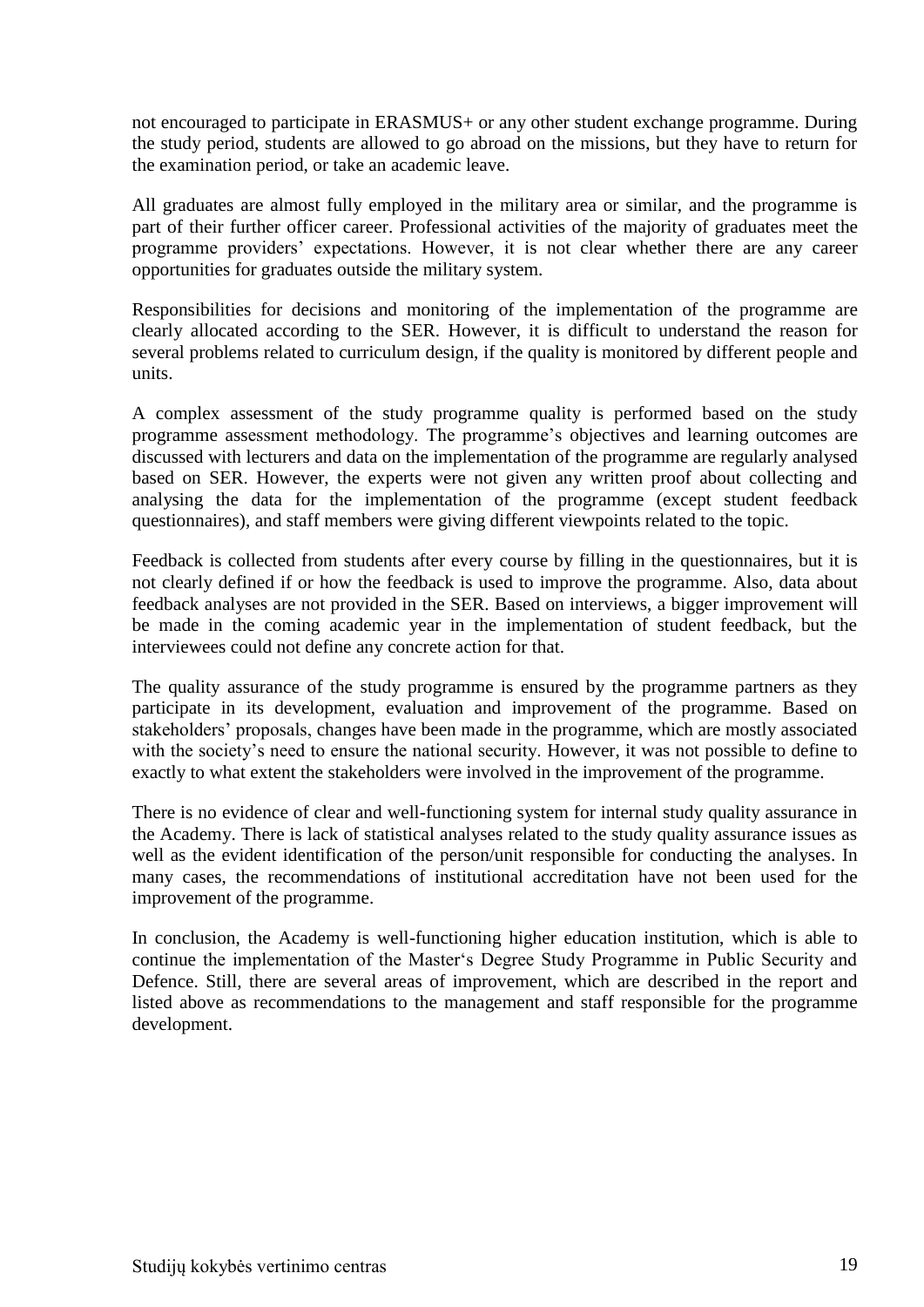# <span id="page-19-0"></span>**V. GENERAL ASSESSMENT**

The study programme *Public Security and Defence* (state code – 621S20001) at The General Jonas Žemaitis Military Academy of Lithuania is given **positive** evaluation.

| No. | <b>Evaluation Area</b>                             | <b>Evaluation of</b><br>an area in<br>points* |
|-----|----------------------------------------------------|-----------------------------------------------|
| 1.  | Programme aims and learning outcomes               |                                               |
| 2.  | Curriculum design                                  |                                               |
| 3.  | Teaching staff                                     | 3                                             |
| 4.  | Facilities and learning resources                  | ◠                                             |
| 5.  | Study process and students' performance assessment | 3                                             |
| 6.  | Programme management                               |                                               |
|     | <b>Total:</b>                                      | 15                                            |

*Study programme assessment in points by evaluation areas*.

\*1 (unsatisfactory) - there are essential shortcomings that must be eliminated;

2 (satisfactory) - meets the established minimum requirements, needs improvement;

3 (good) - the field develops systematically, has distinctive features;

4 (very good) - the field is exceptionally good.

| Grupės vadovas:<br>Team leader: | Ms. Krista Haak              |
|---------------------------------|------------------------------|
| Grupės nariai:<br>Team members: | Prof. Dr. David J. Galbreath |
|                                 | Mr. David Klemmensen         |
|                                 | Mr. Julija Stanaitytė        |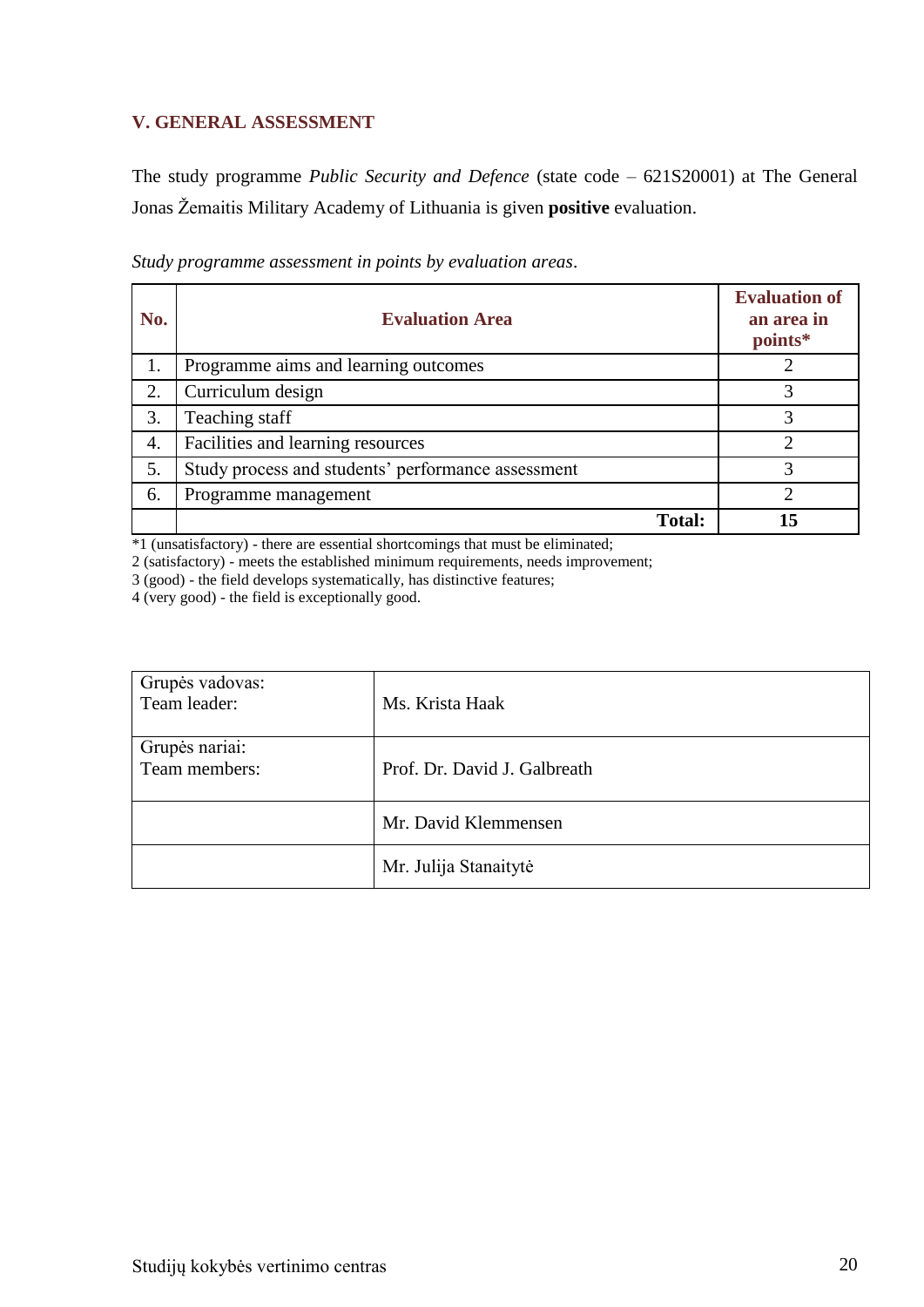## **GENEROLO JONO ŽEMAIČIO LIETUVOS KARO AKADEMIJOS ANTROSIOS PAKOPOS STUDIJŲ PROGRAMOS** *VISUOMENĖS SAUGUMAS IR GYNYBA*  **(VALSTYBINIS KODAS – 621S20001) 2016-06-02 EKSPERTINIO VERTINIMO IŠVADŲ NR. SV4-123 IŠRAŠAS**

#### <...>

#### **V. APIBENDRINAMASIS ĮVERTINIMAS**

Generolo Jono Žemaičio Lietuvos karo akademijos studijų programa *Visuomenės saugumas ir gynyba* (valstybinis kodas – 621S20001) vertinama **teigiamai**.

| Eil.<br>Nr. | <b>Vertinimo sritis</b>                          | <b>Srities</b><br>įvertinimas,<br>balais* |
|-------------|--------------------------------------------------|-------------------------------------------|
| 1.          | Programos tikslai ir numatomi studijų rezultatai |                                           |
| 2.          | Programos sandara                                | 3                                         |
| 3.          | Personalas                                       | 3                                         |
| 4.          | Materialieji ištekliai                           | ◠                                         |
| 5.          | Studijų eiga ir jos vertinimas                   | 3                                         |
| 6.          | Programos vadyba                                 | റ                                         |
|             | Iš viso:                                         | 15                                        |

\* 1 - Nepatenkinamai (yra esminių trūkumų, kuriuos būtina pašalinti)

2 - Patenkinamai (tenkina minimalius reikalavimus, reikia tobulinti)

3 - Gerai (sistemiškai plėtojama sritis, turi savitų bruožų)

4 - Labai gerai (sritis yra išskirtinė)

#### **<...>**

#### **IV. SANTRAUKA**

Programos bendras tikslas atitinka pagrindinius akademijos tikslus, o programos turinys – profesinius karinės sistemos reikalavimus ir visuomenės poreikius. Vis dėlto studijų programos tikslas neatsispindėjo ekspertams pateiktoje programoje, be to, skirtingose SS dalyse tikslas yra aprašytas skirtingai. Nėra ir programos bendrųjų studijų rezultatų įrodymų, jie nėra viešai skelbiami.

Apskritai studijų programa sudaryta pagal Bolonijos proceso principus ir kitas Europos aukštojo mokslo erdvės nuostatas. Programa padalyta į modulius, dalyko apimtis apskaičiuojama mokymosi valandomis, aprašytas dalykų tikslas ir apibrėžti bendrieji studijų rezultatai. Studijų programos įvairių modulių kokybė ir stilius varijuoja. Kai kurie moduliai yra aiškiau suformuluoti kaip rezultatais grindžiami moduliai ir apima "studijų programos rezultatus", kiti – aprašyti labiau kaip temos nurodant tik "studijų programos tikslus". Studijų programoje labai neapibrėžtai apibrėžiami ir vertinami studijų rezultatai.

Visų modulių studijų rezultatai aprašomi skirtingu stiliumi. Kai kurie moduliai yra apibrėžti kaip veikla vartojant tokius veiksmažodžius, kaip "įvesti", kituose aprašomi kaip kažkieno bendros žinios arba kaip gebėjimai kažką atlikti. Sunku suprasti skirtumą tarp prie modulio tikslo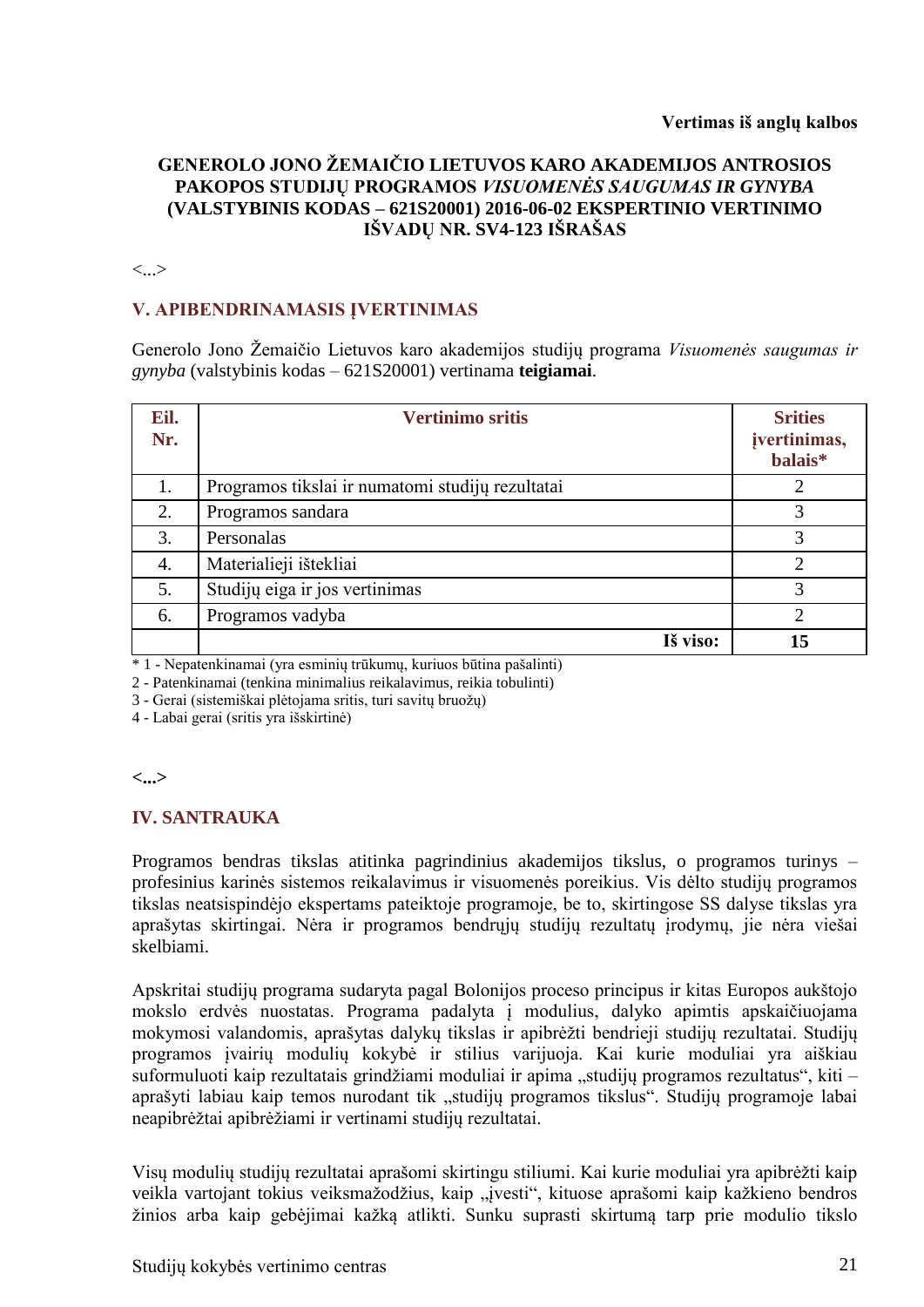nurodytų rezultatų ir lentelėje toliau esančių studijų rezultatų. Be to, neaišku, kas nurodant kiekvieno modulio rezultatus turima galvoje vartojant "studijų programos rezultatai", kai tuo pat metu šalia pateikiami "studijų modulio rezultatai". Programoje nėra ir aiškaus privalomų ir pasirenkamųjų modulių paskirstymo.

Kiekvieno modulio bendroji vertinimo strategija yra aprašyta trumpai, modulio vertinimo kriterijai yra pagrįsti Įstatymu, kad studentų žinios vertinamos pagal dešimtbalę vertinimo sistemą. Elementarūs modulio vertinimo kriterijai yra tenkinami, tačiau visiškai nėra pateikiama kiekvieno studijų rezultato vertinimo kriterijų. Dėl šios priežasties neįmanoma užtikrinti, kad kiekvienas studijų rezultatas gali būti pasiektas, o galutinis modulio įvertinimas atrodo netikslus ir subjektyvus.

Programos turinys yra itin teorinis ir daugeliu atvejų studijų rezultatai susiję su kažkieno "žiniomis". Mažai dėmesio skiriama praktiniam darbui, susijusiam su naujų įgūdžių įgijimu. Nors modulių turinys yra pakankamas, moduliui dėstyti reikėtų naudoti platesnį dėstymo / mokymosi metodų spektrą. Dabartinė praktika yra paskaitos, seminarai ir diskusijos. Be to, modulyje yra nurodytos įspūdingos savarankiško darbo valandos, tačiau savarankiško darbo turinio ar vertinimo nėra aprašyta jokiame dokumente.

Akademinis personalas yra labai patenkintas akademija, kolegomis ir studentais. Studijų programą dėsto teisinį reglamentavimą atitinkantis personalas (daktaro laipsnį turinčių dėstytojų skaičius, profesorių procentinė dalis ir kt.), be to, dėstymo procese dalyvauja ir užsienio dėstytojai. Vis dėlto socialiniai partneriai dėstymo procese dalyvauja labai mažai, o alumnai nedalyvauja visiškai.

Remiantis pateiktais gyvenimų aprašymais, nuolatinio akademinio personalo kvalifikacija yra tinkama studijų krypčiai, jis turi reikiamos mokslinės, pedagoginės ir praktinės patirties. Visi personalo nariai turi ilgametę profesinę patirtį: dėsto 10–25 metus. Vis dėlto, turint galvoje reikiamų įrodymų ribotumą, socialinių partnerių ir alumnų kvalifikacijos nebuvo įmanoma įvertinti, nors pareigos ir kategorijos atitinka reikalavimus.

Skiriama dėmesio dėstytojų profesiniam tobulėjimui, įskaitant dalyvavimą mokslinėse konferencijose. Yra šiokių tokių įrodymų, kad aukštoji mokykla sudaro sąlygas akademinio personalo profesiniam tobulėjimui, tačiau nėra pateikta įrodymų apie rezultatais grindžiamam studijų turiniui skirtos metodikos mokymų kursus. Nė vienas iš dalyvių nepatvirtino, kad dalyvavo su studijų rezultatų rengimu ar vertinimu susijusiuose mokymuose.

Akademinio personalo tiesiogiai su studijų programa susiję moksliniai tyrimai ir dalyvavimas mokslinių tyrimų veikloje yra pakankamos apimties. Dėstymas ir moksliniai tyrimai yra aiškiai susieti – akademinis personalas, ypač su kariuomene susijusiose srityse, rengia naujus vadovėlius, mokslinių tyrimų rezultatus integruoja į studijas. Studentai taip pat užsiima mokslinių tyrimų veikla.

Akademija turi tinkamus dėstymo materialiuosius išteklius ir biblioteką studijų programai vykdyti. Studijoms skirtų patalpų yra tinkamas tiek dydis, tiek kokybė. Biblioteka aprūpinta ir reikalinga moksline medžiaga, ir elektronine medžiaga, kurios studentams reguliariai reikia. Vis dėlto reikia pažymėti, kad studentai, kurie iš esmės lieka aktyvioje tarnyboje, akademijoje praleidžia nedaug laiko ir su pertraukomis, todėl neaišku, kiek studentų vienu metu šiomis erdvėmis naudojasi.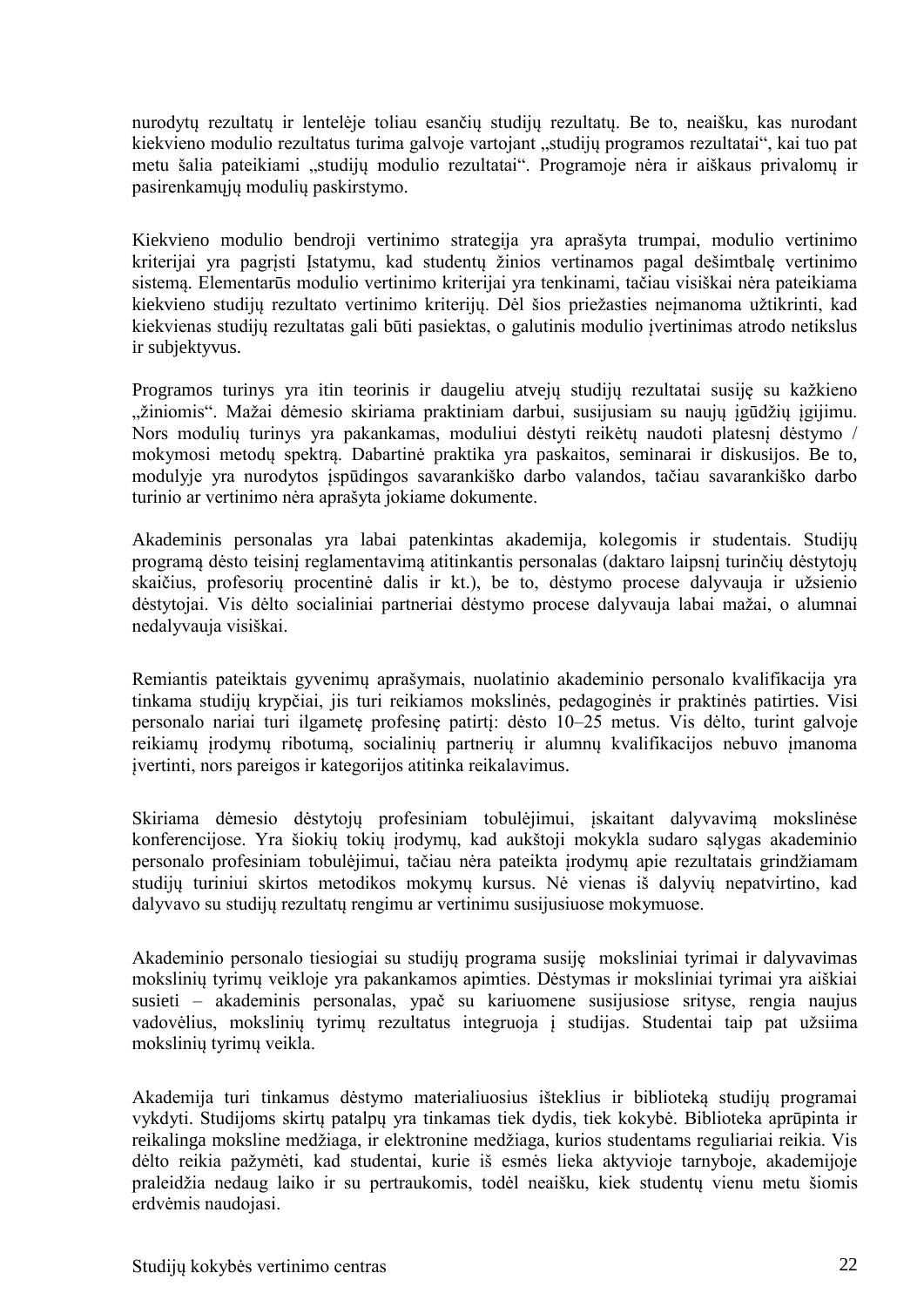Dėstymo ir mokymosi įranga yra gera studentų rezultatams siekti ir akademiniam personalui naudoti. Yra įrodymų, kad tradiciškai naudojamasi virtualiosiomis mokymosi aplinkomis (VMA), tačiau ekspertų grupei didelį susirūpinimą kelia tai, jog nepavyko įsitikinti, kad visa mokymosi medžiaga būtų pateikta internete tiek buvusioje VMA (ILIAS), tiek dabartinėje "Moodle" sistemoje. Be to, akademinis personalas nėra išmokytas naudotis "Moodle", kad iki galo išnaudotų jos teikiamas galimybes.

Akademijos biblioteka yra gerai aprūpinta, studijų medžiaga, įskaitant vadovėlius, knygas, duomenų bazes ir periodinius leidinius, yra tinkama ir prieinama studentams tiek elektroniniu būdu, tiek pačioje bibliotekoje. Vis dėlto ekspertams nerimą kelia gausus fotokopijų naudojimas, kuris gal ir netrukdo studentams, tačiau kelia tam tikrų teisinių klausimų dėl autorių teisių pažeidimų. Susirūpinimą kelia ir tai, kad akademija turi dideles mokslinių tyrimų duomenų bazes, tačiau studentai nėra mokomi, nevykdoma jokių informacinių sesijų, kurių metu jie būtų supažindinami, kaip tomis duomenų bazėmis naudotis.

Studentai yra motyvuoti ir patenkinti programa ir jos nauda, nes programa yra unikali, susijusi su visuomenės ir darbo rinkos poreikiais. Priėmimo reikalavimai yra suprantami ir viešai prieinami. Priėmimo reikalavimus galima nesunkiai rasti Priėmimo taisyklėse, kurios skelbiamos pagrindinėje svetainėje.

Studijų eiga yra padalyta į dvi egzaminų sesijas, per kurias studentai laiko egzaminus ar atlieka kitas užduotis. Pasak studentų, tvarkaraštis paprastai yra skelbiamas svetainėje arba ILIAS (dabar – "Moodle"). Daugeliu atvejų studentai yra patenkinti tvarkaraščiais. Dėstytojų priėmimo laikas yra paskelbtas, aiškus ir žinomas studentams. Studentai iš akademinio personalo gauna tinkamą akademinę ir socialinę paramą. Studijų metu studentai gali konsultuotis internetu, elektroniniais laiškais arba per asmenines konsultacijas, organizuojamas prieš egzaminus arba dėstytojų priėmimo valandomis. Šiuo metu aukštoji mokykla vis dar neturi karjeros konsultanto, bet, pasak studentų ir alumnų, magistro laipsnio studijos yra dalis jų karjeros kelio, studentai yra susipažinę su karjeros galimybėmis su kariuomene susijusiose srityse.

Pokalbio metu daugelis studentų minėjo, kad jie yra apkrauti įvairiomis pareigomis ir trūksta laiko. Kadangi programa yra ištęstinė, darbas, pareigos ir studijos yra visų studentų karjeros dalis. Dėl šios priežasties studentams sunku rasti laiko ir aktyviai dalyvauti papildomoje veikloje. Kol kas, be magistro baigiamojo darbo, studentai nėra aktyviai skatinami dalyvauti papildomoje mokslinių tyrimų veikloje. Jie taip pat nėra skatinami dalyvauti ERASMUS+ programoje ar kokioje kitoje studentų mainų programoje. Studijų metu studentams leidžiama vykti į užsienio misijas, tačiau jie privalo grįžti egzaminų sesijai arba imti akademines atostogas. Visi absolventai daugiausia dirba su kariuomene susijusiose ar panašiose srityse ir programa yra jų tolesnės karininko karjeros dalis. Daugumos absolventų profesinė veikla atitinka programos vykdytojų lūkesčius. Vis dėlto nėra aišku, ar absolventai turi kokių nors karjeros galimybių ne karinėje sistemoje.

Savianalizės suvestinėje atsakomybė už sprendimų priėmimą ir programos vykdymo stebėseną yra aiškiai paskirstyta. Deja, sunku suprasti kelias su programos sandara susijusias problemas, jei kokybę stebi skirtingi asmenys ir padaliniai.

Atliekamas kompleksinis studijų programos kokybės vertinimas remiantis studijų programų vertinimo metodika. Programos tikslai ir studijų rezultatai aptariami su dėstytojais, programos vykdymo duomenys reguliariai analizuojami remiantis SS. Vis dėlto ekspertams nebuvo pateikta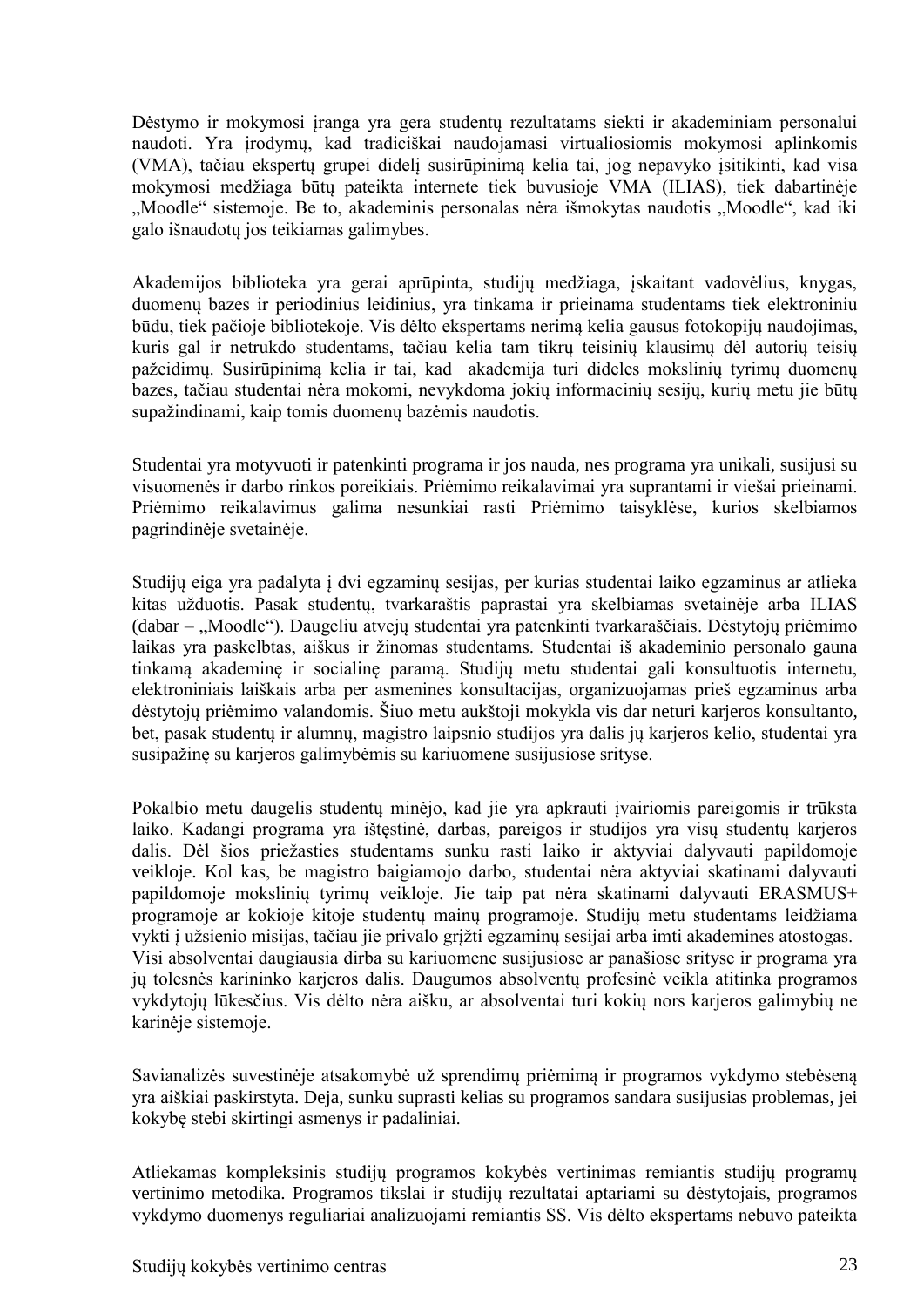jokių rašytinių įrodymų apie tai, kad renkami ir analizuojami programos vykdymo duomenys (išskyrus studentų grįžtamojo ryšio klausimynus). Personalo nuomonė šia tema skyrėsi.

Studentų atsiliepimai renkami po kiekvieno kurso užpildant klausimynus, tačiau nėra aiškiai apibrėžta, ar grįžtamasis ryšys naudojamas ir kaip jis naudojamas programai gerinti. Be to, SS nepateikiama grįžtamojo ryšio analizės duomenų. Remiantis per pokalbius pareikštomis nuomonėmis, didesnio pagerėjimo studentų grįžtamojo ryšio panaudojimo srityje galima tikėtis kitais akademiniais metais, tačiau kalbintieji negalėjo nurodyti jokių konkrečių veiksmų, kaip tai bus padaryta.

Studijų programos kokybės užtikrinimą lemia programos partneriai, nes jie dalyvauja rengiant, vertinant ir tobulinant programą. Atsižvelgus į socialinių dalininkų pasiūlymus, programoje buvo padaryti pakeitimai, kurių dauguma susiję su visuomenės poreikiu užtikrinti nacionalinį saugumą. Vis dėlto nebuvo įmanoma nustatyti, kokiu mastu socialiniai dalininkai dalyvauja programos tobulinimo procese.

Nėra jokių įrodymų, kad akademijoje būtų taikoma aiški ir gerai veikianti vidinė studijų kokybės užtikrinimo sistema. Trūksta statistinių analizių, susijusių su studijų kokybės užtikrinimo dalykais, taip pat nėra aiškiai įvardyta asmens / padalinio, atsakingo už tokių analizių atlikimą. Daugeliu atvejų institucinės akreditacijos rekomendacijos nebuvo panaudotos programai pagerinti.

Apibendrinant galima teigti, kad akademija yra gerai funkcionuojanti aukštoji mokykla, gebanti ir toliau vykdyti magistro laipsnio studijų programą Visuomenės saugumas ir gynyba. Vis dėlto yra kelios tobulintinos sritys, kurios aprašytos išvadose ir pateiktos anksčiau kaip rekomendacijos vadovybei ir už programos vystymą atsakingam personalui.

**<…>**

# **III. REKOMENDACIJOS**

Akademijai būtų naudinga apsvarstyti ir betarpiškai priimti šias rekomendacijas:

- 1. Studijų programos Visuomenės saugumas ir gynyba tikslas ir studijų rezultatai turėtų būti suderinti su Visuomenės saugumo studijų krypties aprašu.
- 2. Į studijų turinį reikėtų įtraukti bendro pobūdžio skyrių, kuriame būtų apibrėžtas konkretus programos tikslas, bendrieji studijų rezultatai, studijų turinio apimtis ECTS ir pagrindiniai priėmimo ir studijų programos užbaigimo reikalavimai.
- 3. Kiekvieno modulio studijų rezultatai turėtų būti sukonkretinti, turėti aiškią struktūrą ir būti suformuluoti tinkamai, kad būtų akivaizdu, kokių pasiekimų tikimasi iš studijuojančiųjų modulio pabaigoje (ką studentas geba).
- 4. Į studijų programą reikėtų įtraukti aiškius vertinimo kriterijus, skirtus kiekvieno studijų rezultato pasiekimui įvertinti atskirai, o tai leistų objektyviai įvertinti visą modulį.
- 5. Aprašant studijų rezultatus reikėtų vartoti Europos kvalifikacijų sąrangos 7 lygmeniui tinkančius veiksmažodžius, kad būtų geriau ugdomi studentų vadybiniai įgūdžiai.
- 6. Studijų programa turėtų būti atviresnė kitoms nacionalinį saugumą užtikrinančioms statutinėms organizacijoms siekiant parengti specialistus ne tik krašto apsaugos sistemai, bet ir visoms su valstybės saugumu susijusioms institucijoms.
- 7. Dėstymo procese turėtų aktyviau dalyvauti socialiniai partneriai ir alumnai siekiant studijas papildyti naujausiomis žiniomis ir gebėjimais.